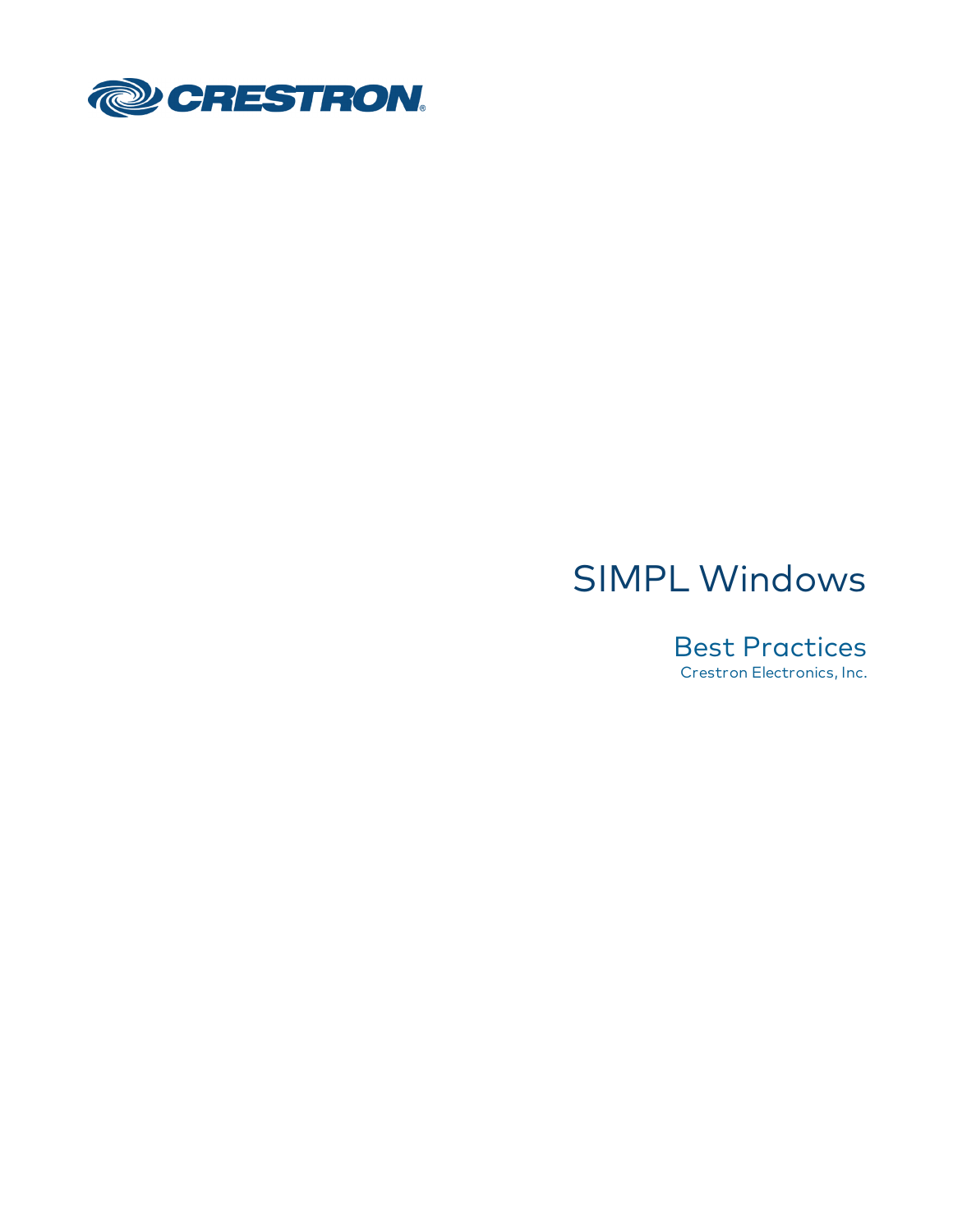Crestron product development software is licensed to Crestron dealers and Crestron Service Providers (CSPs) under a limited nonexclusive, nontransferable Software Development Tools License Agreement. Crestron product operating system software is licensed to Crestron dealers, CSPs, and end-users under a separate End-User License Agreement. Both of these Agreements can be found on the Crestron website at [www.crestron.com/legal/software\\_license\\_](http://www.crestron.com/legal/software_license_agreement) [agreement.](http://www.crestron.com/legal/software_license_agreement)

The product warranty can be found at [www.crestron.com/legal/sales-terms-conditions-warranties](http://www.crestron.com/legal/sales-terms-conditions-warranties).

The specific patents that cover Crestron products are listed at [www.crestron.com/legal/patents.](http://www.crestron.com/legal/patents)

Certain Crestron products contain open source software. For specific information, visit [www.crestron.com/legal/open](http://www.crestron.com/legal/open-source-software)[source-software](http://www.crestron.com/legal/open-source-software).

Crestron, the Crestron logo, 3-Series, Crestron Avia, RoomView, SIMPL+, Smart Graphics, and VT Pro-e are either trademarks or registered trademarks of Crestron Electronics, Inc. in the United States and/or other countries. BACnet is either a trademark or registered trademark of American Society of Heating, Refrigerating and Air-Conditioning Engineers, Inc. in the United States and/or other countries. PowerBroker is either a trademark or registered trademark of BeyondTrust Software in the United States and/or other countries. Dropbox is either a trademark or registered trademark of Dropbox, Inc. in the United States and/or other countries. GeForce and INVIDIA are either trademarks or registered trademarks of INVIDIA Corporation in the United States and/or other countries. Windows is either a trademark or registered trademark of Microsoft Corporation in the United States and/or other countries. Other trademarks, registered trademarks, and trade names may be used in this document to refer to either the entities claiming the marks and names or their products. Crestron disclaims any proprietary interest in the marks and names of others. Crestron is not responsible for errors in typography or photography.

©2018 Crestron Electronics, Inc.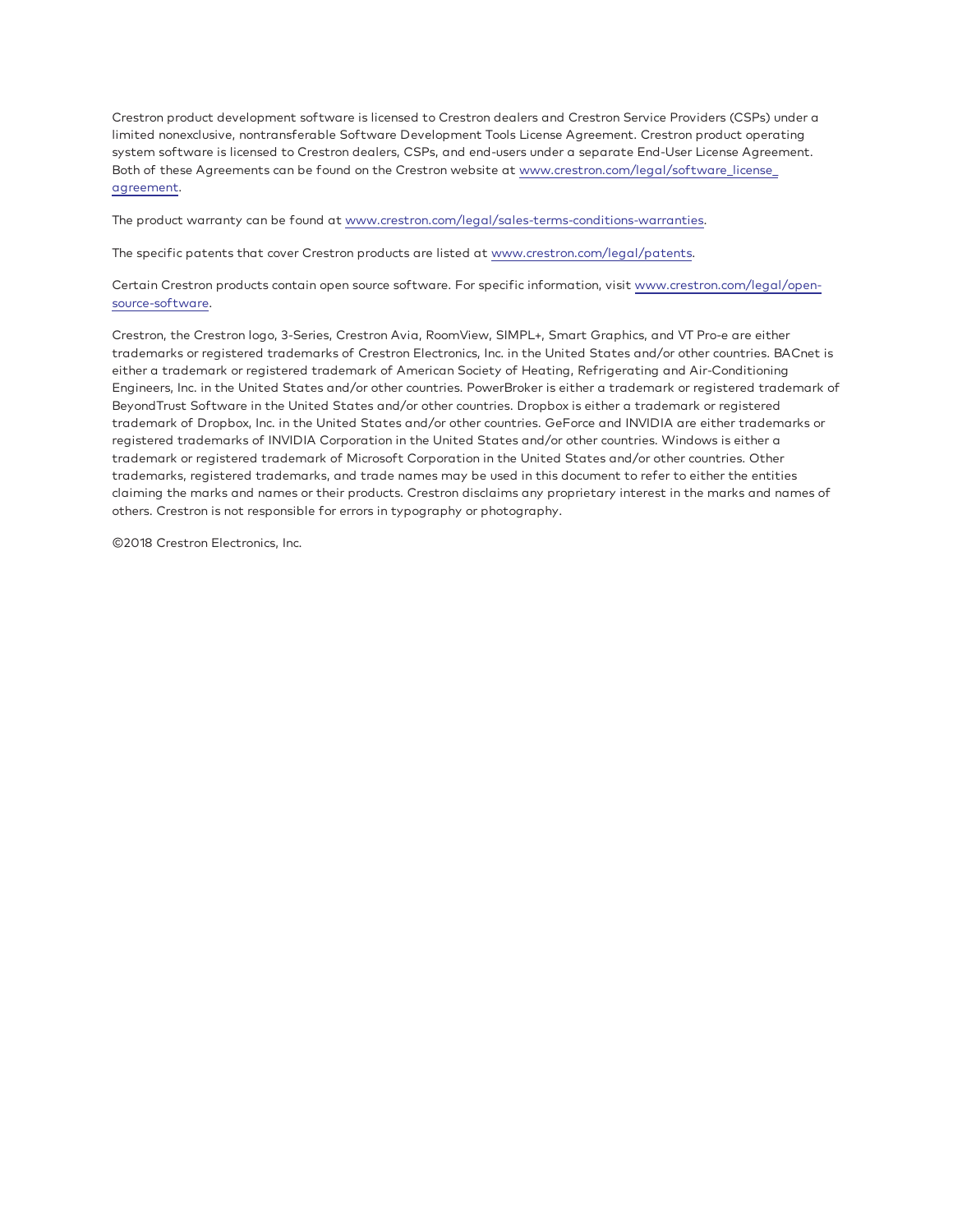## **Contents**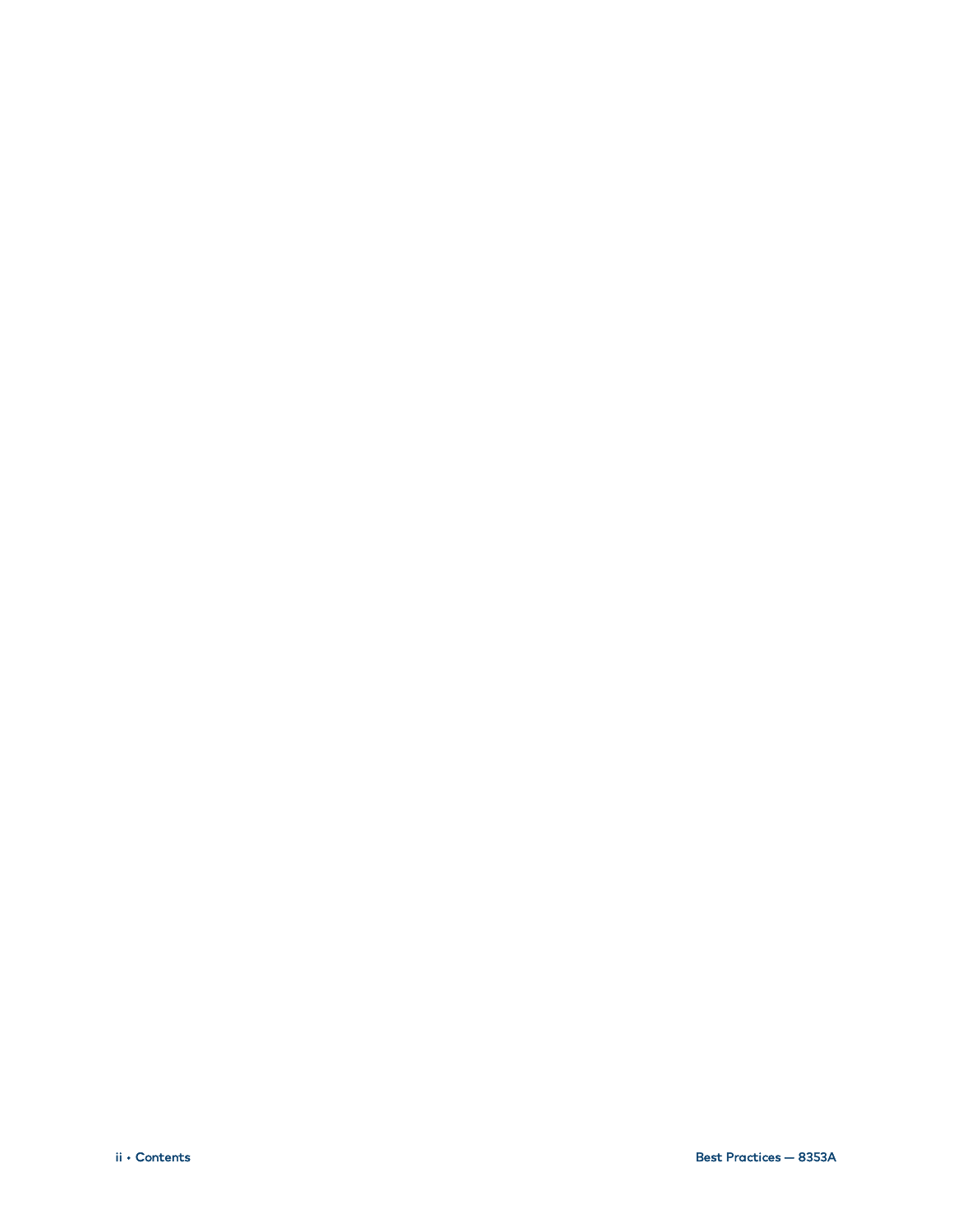<span id="page-4-0"></span>Welcome to the Crestron SIMPL Windows Best Practices Guide. This document identifies the best practices for using SIMPL Windows, newer feature descriptions, some troubleshooting tips, and a comprehensive definition of data produced and/or used by SIMPL Windows. For additional information attend Crestron training, or refer to the OnLine Help or SIMPL Windows Release notes.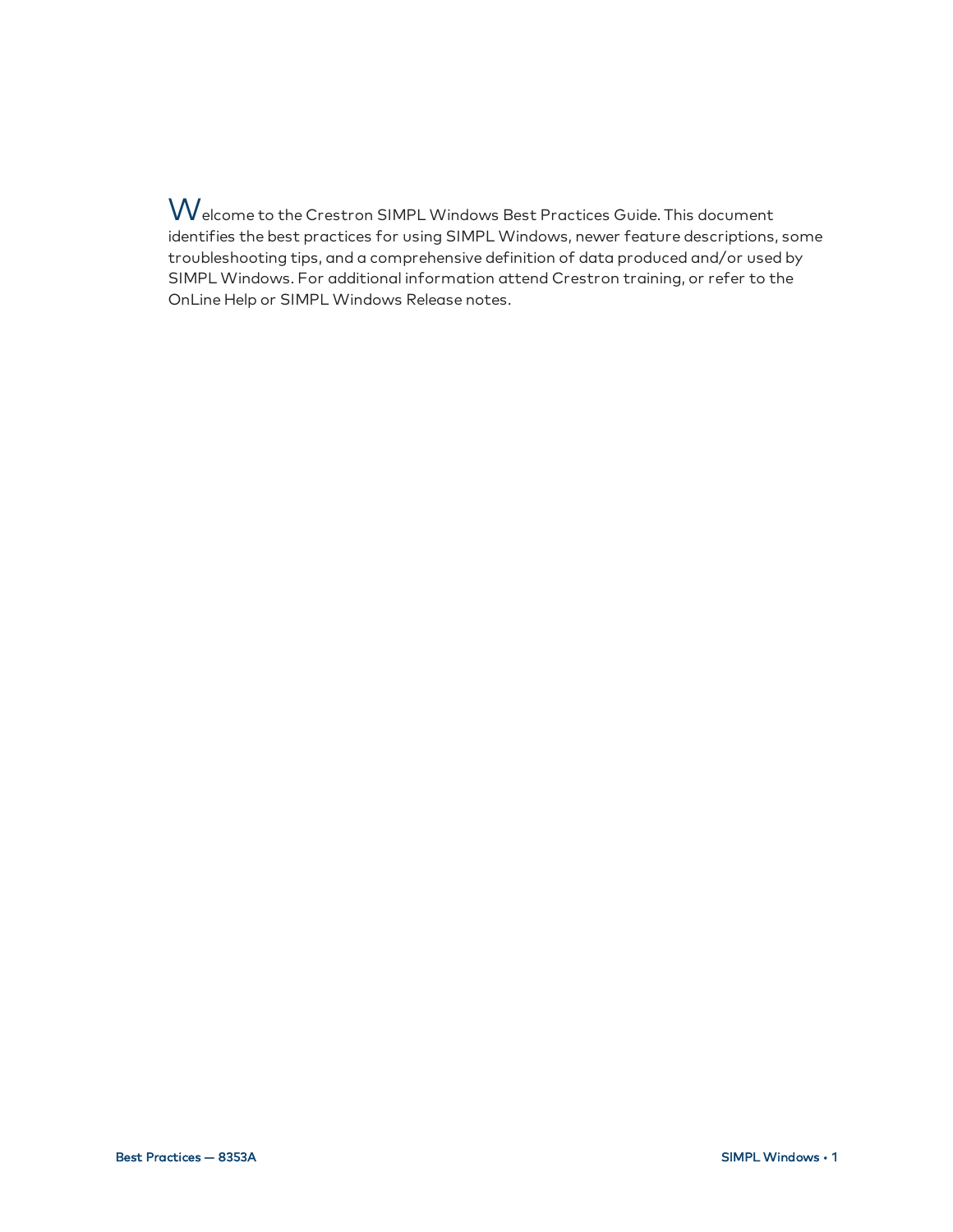## <span id="page-5-0"></span>Data Management

### <span id="page-5-1"></span>Program Location

In keeping with good file management practice, Crestron recommends keeping SIMPL Windows programs in separate folders. This ensures that when a program is opened proper data is accessed, and when a program is saved or compiled, no other data from another program is overwritten.

To maximize speed and efficiency of SIMPL Windows, store user modules that may only be used by one program in the project folder. The larger the system-wide User Module folders, the longer it will take for the SIMPL Windows Library to load.

Keep VT Pro-e® and Crestron Avia™ programs in folders separate from the associated SIMPL Windows project folder. Putting the name of the device on the VT Pro-e and Crestron Avia project folders can be helpful, as it is good programming practice to keep files associated with a specific software application in folders dedicated only to that product.

Avoid working from a network drive if possible:

- When working from a network drive, make sure to map the drive and that permissions are set for Create, Delete, Read, and Write.
- It is not recommended to work directly from a cloud hard drive, such as Dropbox<sup>™</sup>.

#### <span id="page-5-2"></span>Archives and Sharing Programs

Always share or move SIMPL Windows programs using SIMPL Windows-generated archives.

If a program contains Smart Graphics® extenders or DSP extenders, the appropriate files (.sgd\_ and .dsj\_) will be included in the SIMPL Windows archive for the SIMPL Windows program to open. Do not put VT Pro-e or Crestron Avia projects, or their generated output, inside a SIMPL Windows archive. SIMPL Windows import would extract those files to the SIMPL Windows project folder.

### <span id="page-5-3"></span>Hands off!

Never edit SIMPL Windows data files outside of SIMPL Windows. Beside the high risk of breaking data links, some text editors may cause the files to become corrupt.

Never rename or move SIMPL Windows program files or modules outside of SIMPL Windows.

- Use the File > Save As option, or archives, to rename or move a program. This ensures that all supporting files are placed in the new location as appropriate.
- Exception for backed-up User Modules Starting with version 4.10.04, SIMPL Windows gives users the option to back up module files found in both the User and Project folders. This results in the backup file being renamed with ".bak" added to the file extension. To resurrect these module files, the user must rename the file,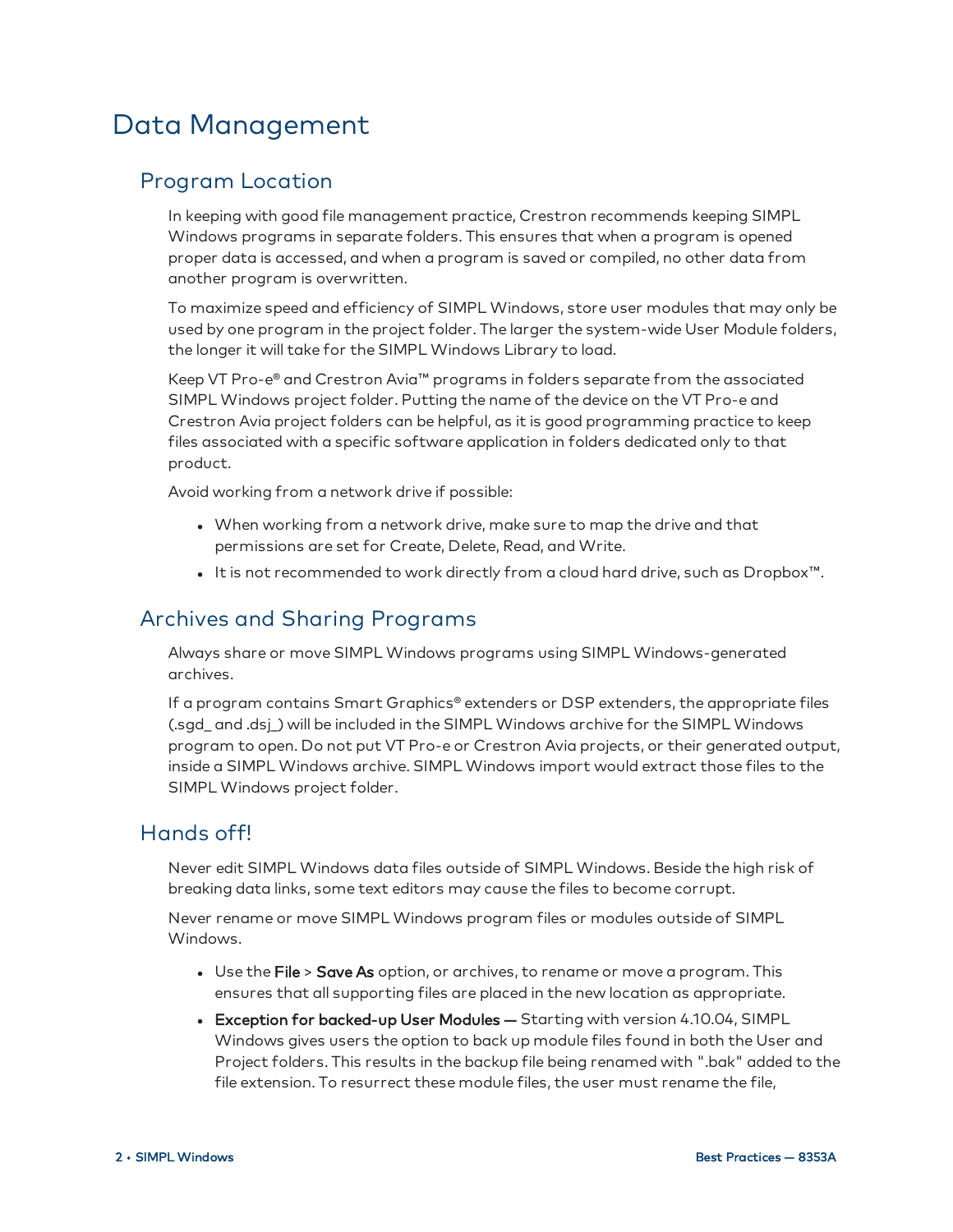however these files should never be edited. Right-click on the file name, select Rename, and remove the .bak file extension. Do not change the name of the module.

Never edit, rename, or move Crestron Database module files. SIMPL Windows is dependent on the Crestron Database and Device database. Editing, renaming, or moving any of this data can cause unexpected results.

### <span id="page-6-0"></span>SIMPL Windows Debugging

Opening the SIMPL Windows source file (.smw) in the SIMPL Windows Debugger provides added debugging power by allowing the programmer to mark which signals to watch.

- Toggle a signal's watch status in SIMPL Windows using  $Ctrl+W$  or via the right-click context menu. The program does not have to be recompiled. Simply save the program and reopen in the SIMPL Windows Debugger.
- Any symbols open in the SIMPL Windows Detail View will display as SIMPL Windows Debugger bookmarks.

### <span id="page-6-1"></span>Running Multiple Instances of SIMPL Windows

Be careful when running multiple instances of SIMPL Windows while editing programs and modules contained within them. Make sure you are working on the correct module.

The longer multiple instances of SIMPL Windows run, the greater the likelihood there is for smpwin.exe processes to be left running in the background, even after all instances of SIMPL Windows are closed. This may prevent files from being copied, moved, or cleaned up. End these processes via the Task Manager.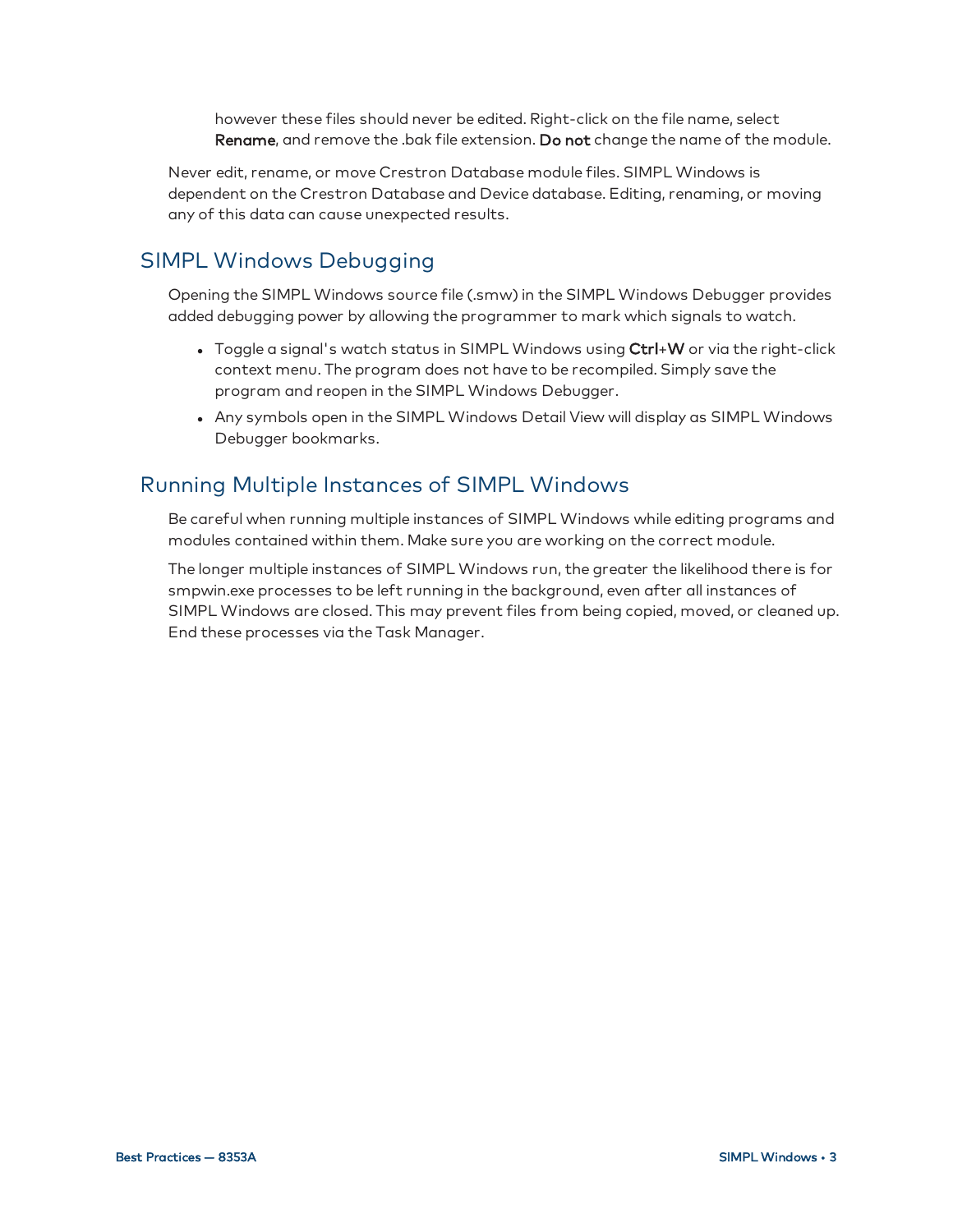## <span id="page-7-0"></span>Good Programming Practices

To optimize programming organization for projects with a large code set, use subfolders in a SIMPL Windows program organized by functionality. Use Alt+S to add a new subfolder under the currently selected node.

### <span id="page-7-1"></span>SIMPL+® and Symbol Naming

- Avoid using the #SYMBOL\_NAME directive in SIMPL+ because SIMPL will use this name as the symbol instead of the file name. If a symbol is named the same as other user modules or SIMPL# name spaces, it can sometimes cause hiccups. Let the symbol name default to the SIMPL+ file name.
- Do not name SIMPL+ modules the same as SIMPL# namespaces. This can sometimes generate false "Function Out Of Scope" compile errors.
- Do not immediately declare a class variable after the #USER\_SIMPLSHARP\_ LIBRARY directive if the user .clz library namespace partially matches the name of the library. This can sometimes generate false "Function Out Of Scope" compile errors.

### <span id="page-7-2"></span>Signal Naming

• Use basic programming principles - [Device/Symbol][Function][Algorithm][Step] Example: [TP01][Lights][Presets][1]

[IL][Lights][Preset][1][Fb]

Note that the use of brackets works really well with the Search and Replace operations.

- Using "//" signals and using "//" as signal prefixes  $-$ 
	- $\circ$  The signal "//" and using "//" as a prefix to a signal are different things. That is, "//foobar" is a valid signal that could change state, but "//" is not. For example, adding "//" as a prefix to a signal on the output of one symbol and adding"//" to the input of another symbol are legitimate signals that will connect those two signals together if the original signal names were already connected. This can be used to temporarily disable or isolate a particular connection between two symbols, leaving the other connections from the original signal in place.
	- <sup>o</sup> The best way to "comment out" an input or output is to place a "//" on that item.

#### <span id="page-7-3"></span>Resolving Signals That Have No Driving Source or Destination

Before compiling the program, enable the display of unconnected signals in different colors, using Preferences > Program Editing > Display signal connection status.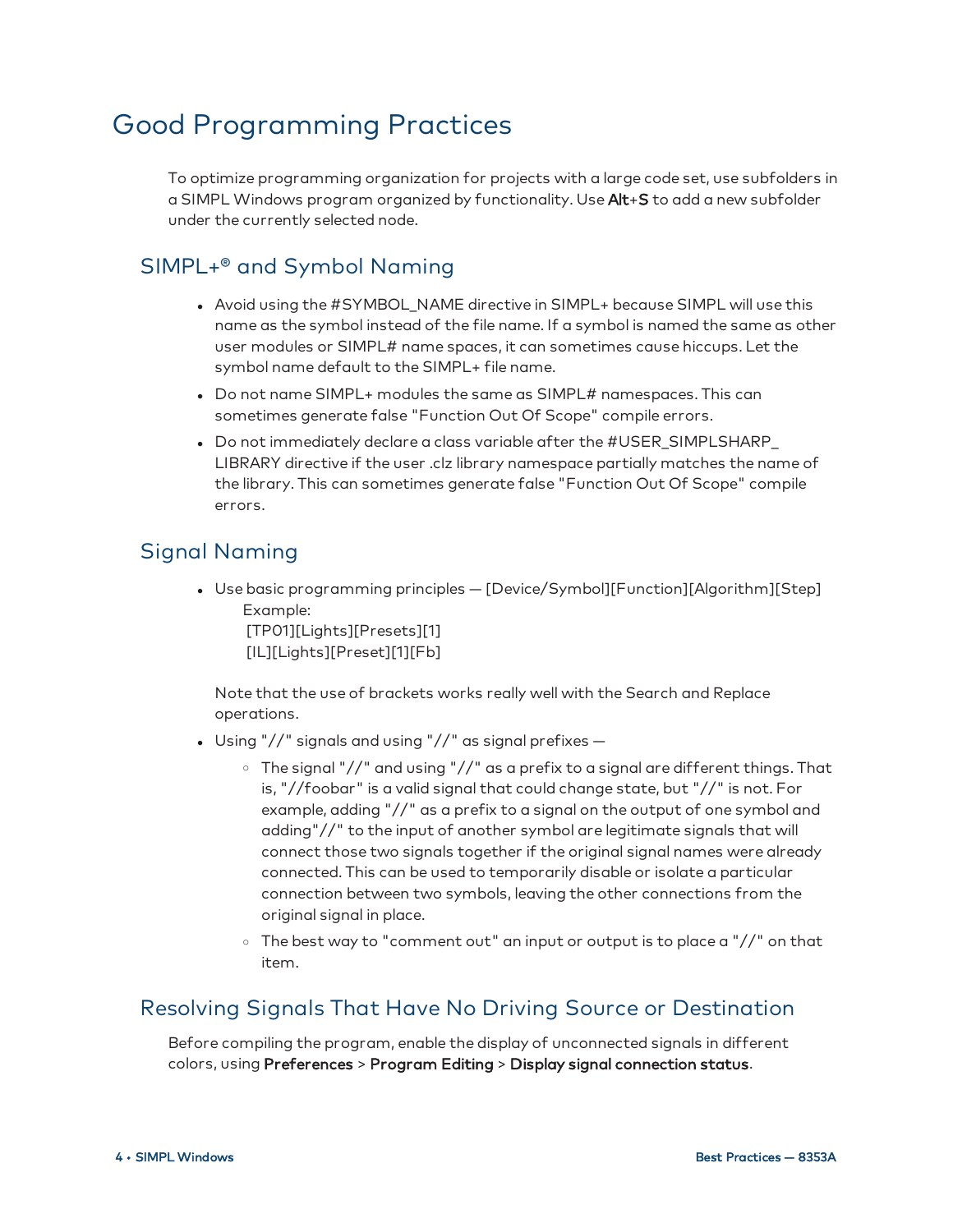- The Symbol Detail Views should now show unconnected signals in the defined colors.
- Starting with SIMPL Windows version 4.10.04, expand the Signal List in the Program Tree and select the filter(s) to show only unconnected signals. The Signal List now shows only those signals with connections that need to be resolved.

### <span id="page-8-0"></span>Smart Graphics and DSP Data Management

It is up to the user to ensure the .sgd and .dsj files are available before refreshing or updating the Smart Graphics or DSP extenders in a SIMPL Windows program.

- <sup>l</sup> If the .sgd location changed from where it was when last imported, use the Smart Graphics Management dialog to point to the new location.
- If the .dsj location changed from where it was when last imported, use the Change DSP Symbol Export File context menu option to point to the new location.

### <span id="page-8-1"></span>Modifying Code

When modifying code, create your own subsystem folder in the SIMPL Windows Program Tree, and "comment out" the old code first. Do not delete the old code until you have properly verified that the new code is working.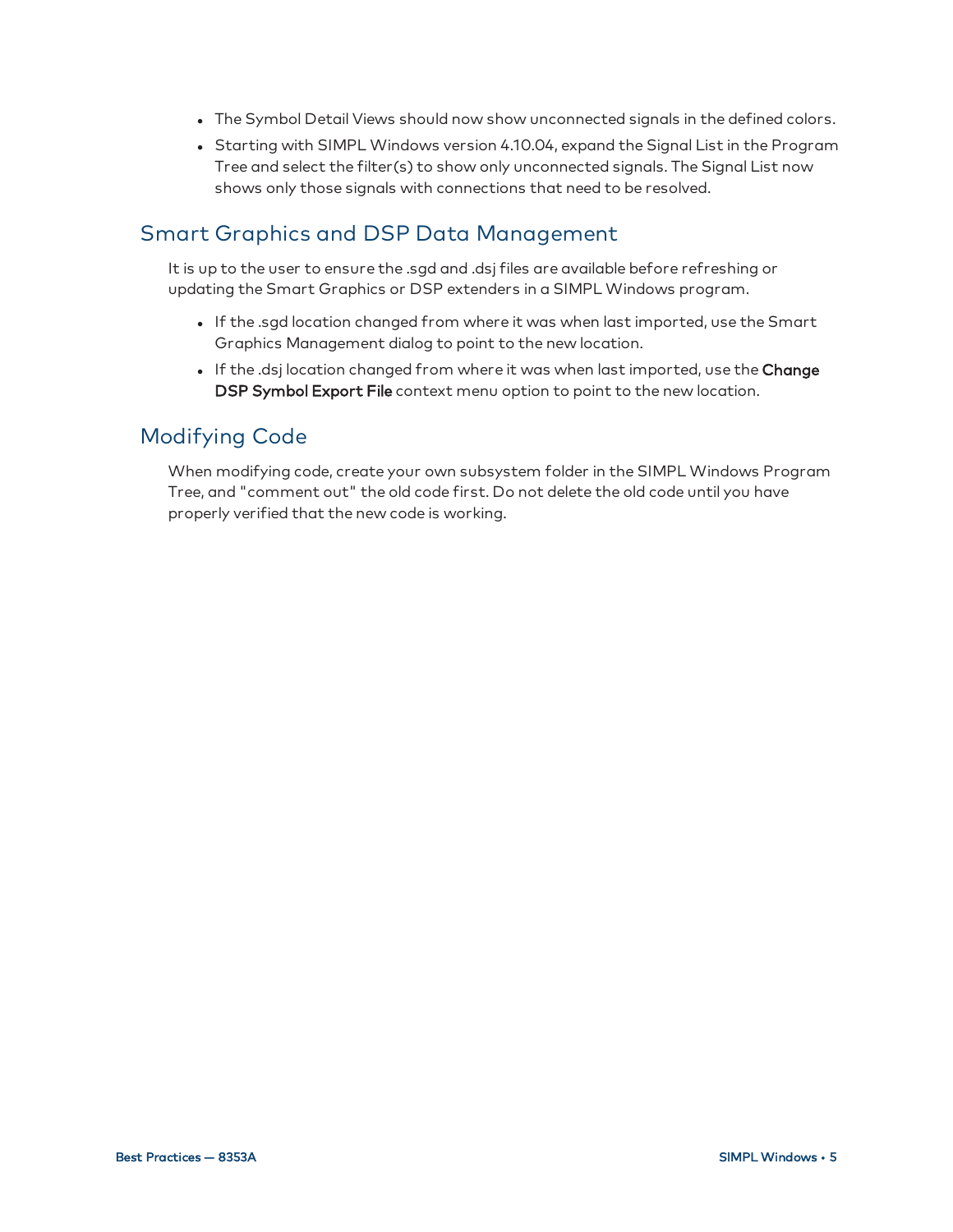## <span id="page-9-0"></span>Helpful Features

### <span id="page-9-1"></span>System Configuration Tree

Use the F8 key (or select the **Hide Unused** option in the System Configuration Tree context menu) to show or hide empty slots under the currently selected node.

NOTE: SIMPL Windows only remembers the "Hide Unused" state at the Control System level.

Use the F7 key to toggle the collapse/expand state of the current node.

Double-click the System Configuration Tree to quickly add devices. (This avoids having to weed through the Device Library Tree.) **Shift**+double-click to add multiple copies of a device. Double-clicking on most adapter cards or empty slots will display the "Select New Device" dialog with a list of all Crestron devices that may be added to that location.

Right-clicking on most adapter cards or empty slots will display the context menu with an Add multiple copies of device to... option. Select this option to display the "Select New Device" dialog with a list of all Crestron devices that may be added to that location, along with a prompt for adding the number of instances.

### <span id="page-9-2"></span>Device/Symbol Upgrade Assist

Upgrade Assist is a new feature that helps users upgrade any released device (or symbol) that has been updated in Device Database releases. On program launch, a dialog appears if SIMPL Windows senses any items in the program that have newer definitions in the current database. This dialog replaces Error Log messages after program launch that require users to replace each device listed in the log.

#### <span id="page-9-3"></span>Better User Data Management

As of SIMPL Windows version 4.10.04, there is a new feature that helps users resolve issues when there are user module files with the same name in both the associated user folder and project folders. This feature is enabled by selecting the User Data Management Support option in the dialog accessed via Options > Preferences > General.

• Program Launch - If multiple copies of any user module file are found in both the project and associated user folders (even if the module is not in the program), the "Resolve Module File Locations" dialog is displayed. This allows the user to back up one of the files by renaming it to <filename>.bak. This replaces the Error Log message for each module where two copies were found. The user is notified that the file in the project folder would be the active symbol. The user can now choose which file is active.

NOTE: To resurrect the backed up copy, the user must remove the ".bak" extension. This is the only situation where users should manually rename files.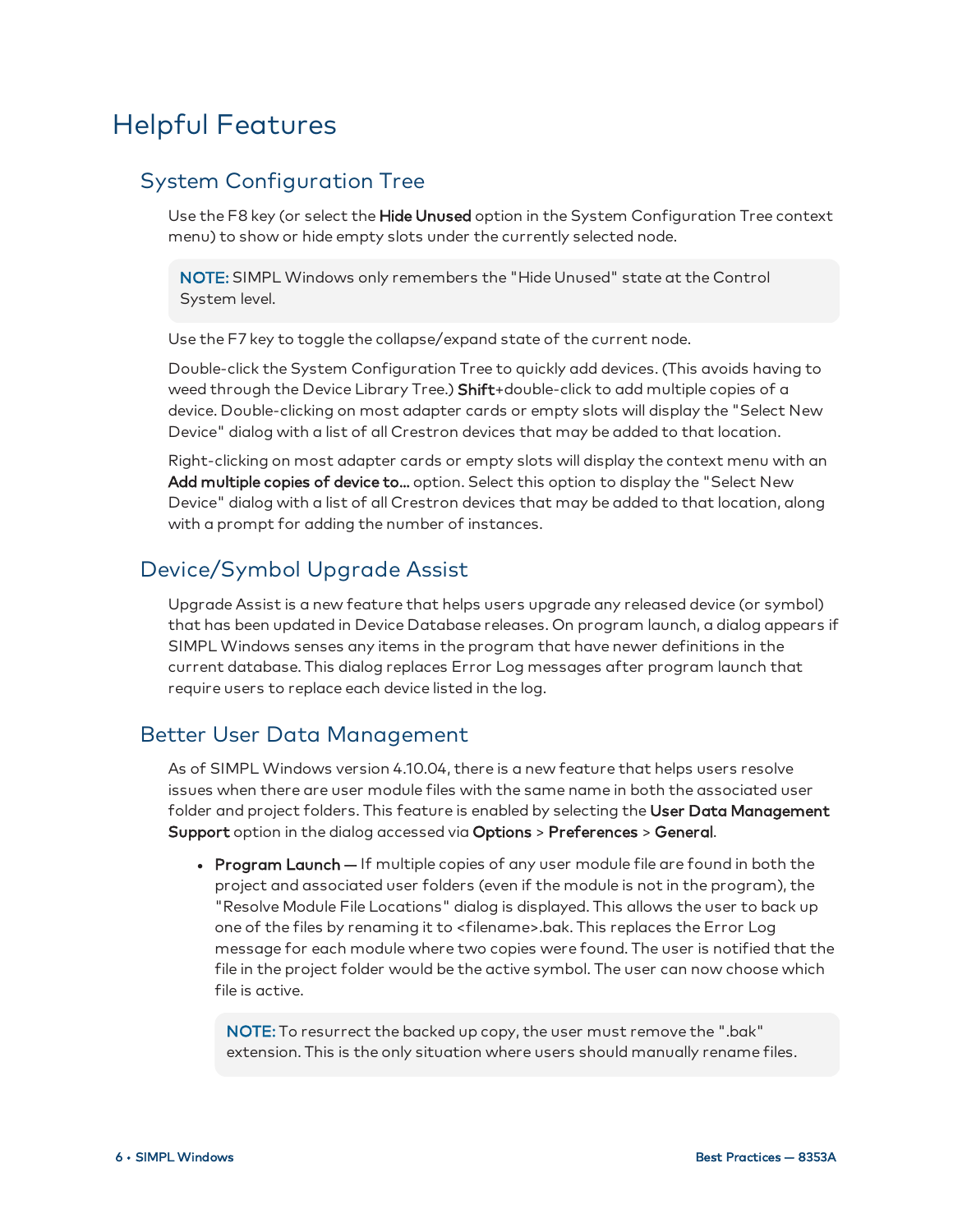• Import Archive - When "User Data Management" is enabled, the user can select the folder (user or project) into which each module and IR driver is imported. The new import archive dialog also uses tool tips to show what happens if a file is imported to the selected location (for example, if the file would overwrite an existing file, or create an issue with duplicate modules, etc.). After the import is complete, the user is also informed if a user module file or IR driver is found in both the project and associated user folders. (See "Program Launch" above.)

## <span id="page-10-0"></span>Symbol Detail View

#### Signals

- Connection Status Select Options > Preferences > Program Editing > Display Signal Connection Status to quickly identify (in the Symbol Detail View and in the Signal List) which signals still need connections. This can be handy just before compiling.
- <sup>l</sup> Faster Signal Naming Select Options > Preferences > Program Editing > Enable Signal Completion Aid to use "intelligent sensing" to show signals with similar names as they are being typed.

#### Symbol Detail Window Management

The last three buttons on the right of the toolbar allow control of the Symbol Detail window.

- Limited Symbol View To control the maximum number of symbols that appear in the Detail View:
	- <sup>o</sup> Display the maximum number of symbol windows in the Detail View to see at any one time. When the maximum number of symbols are open, click the "Limited Symbol View" toolbar icon.

## 囻

SIMPL Windows takes note of the number of symbols showing. If any more symbols are opened, the first displayed symbol will close ("First In, First Out").

<sup>o</sup> To clear the limit on the number of symbols displayed, click the "Limited Symbol View" toolbar icon again to deselect it.

## 围

- Pinning a Symbol To mark any symbol to always show in the Detail View (to "pin" a symbol), even when a selection is made to close all symbol details:
	- 1. Click on the symbol window to pin.
	- 2. Click the push pin toolbar icon.

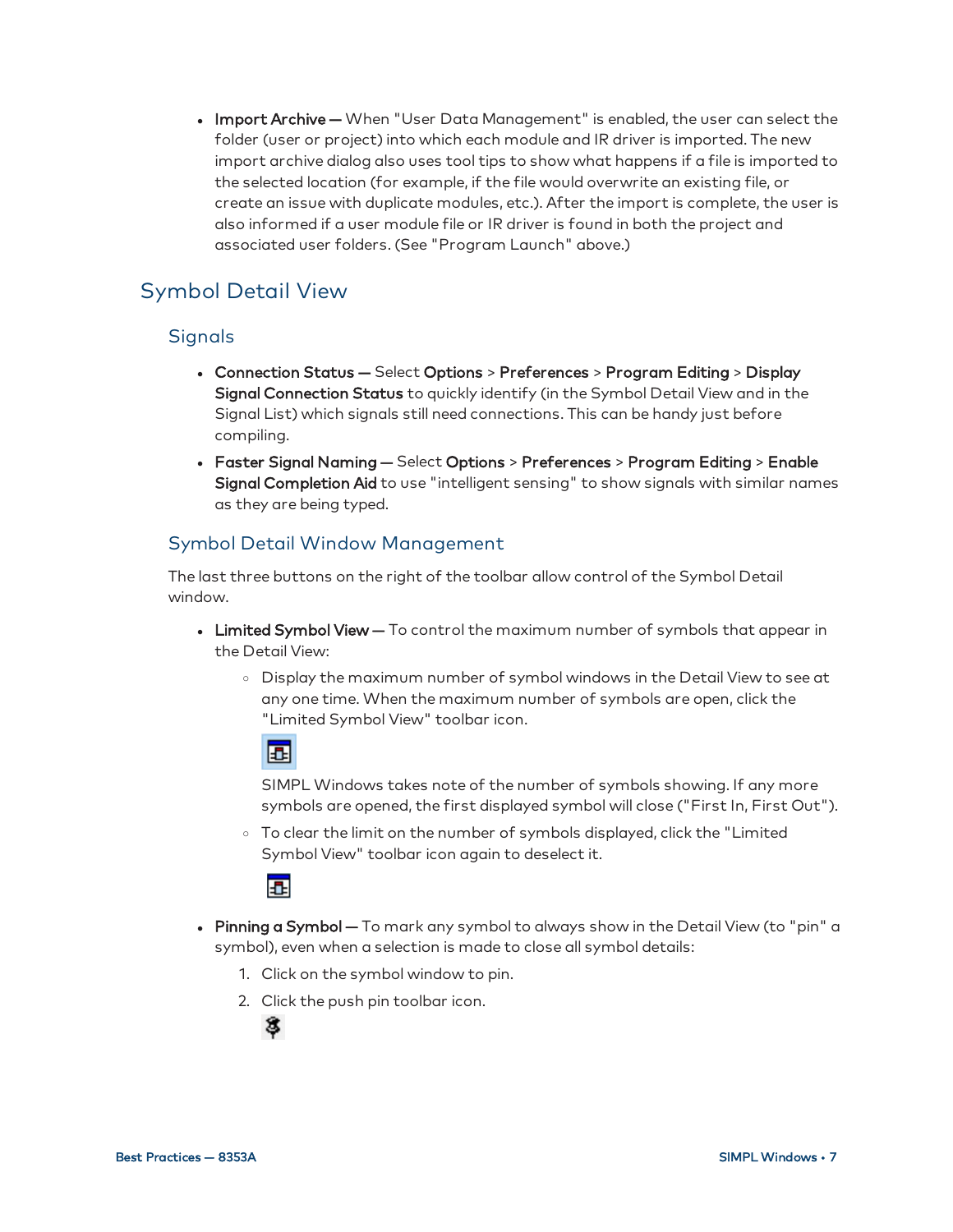• Clearing Detail View - Clear the Symbol Detail View (except for pinned symbols) by clicking the "Close All Symbol Details" toolbar icon.

## <span id="page-11-0"></span>Crestron Application Market Access

×

The Application Market website can be accessed from the SIMPL Windows Symbol Library. In some cases, downloaded files might need to be prepared for use by SIMPL Windows.

- <sup>l</sup> If the file is a SIMPL Windows archive, it can be imported into SIMPL Windows from the File menu.
- . If the file is an archive containing SIMPL Windows and non-SIMPL Window files:
	- <sup>o</sup> Extract the files to a folder and evaluate the contents.
	- <sup>o</sup> A SIMPL Windows archive may be inside the downloaded data. If so, import into SIMPL Windows.
	- <sup>o</sup> If .smw, .sgd\_, .dsj\_, .umc, .ush, .usp, or .clz files are in the downloaded data outside of a SIMPL archive, put those files in a separate folder, which should then be referred to as your Project Folder.

NOTE: User modules can also be placed into the appropriate SIMPL Windows User Module folder (defined in SIMPL Windows via the Options > Preferences > Directories dialog.

o If there are VT Pro-e projects and compiled outputs in the downloaded data, place those in a folder separate from the SIMPL Windows project folder.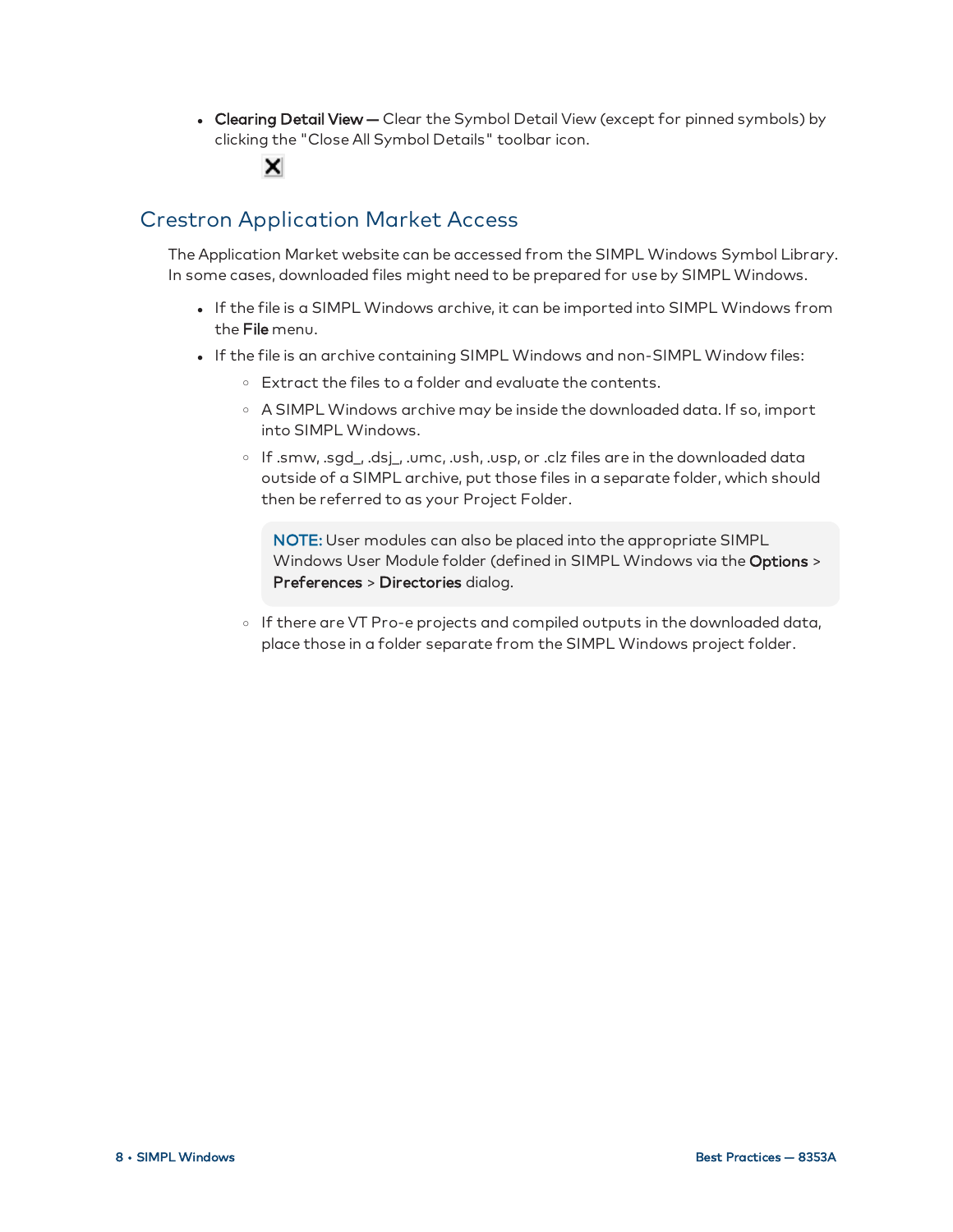## <span id="page-12-0"></span>Troubleshooting

Before reporting issues to Technical Support:

- Collect Help > About information.
- Provide a Program Archive if the issue can be reproduced.
	- o <program>\_archive.zip is created on **Save** if the option is enabled.
	- o <program>\_compiled.zip is created on **Compile** if the option is enabled.
	- <sup>o</sup> The "Create Archive" dialog allows the user to add extra files to the archive if desired.
- Document the steps to reproduce the issue.

Always run SIMPL Windows as an Administrator:

- 1. Right-click on the smpwin.exe file and select Properties.
- 2. On the Compatibility tab, select Run this program as an administrator.

#### <span id="page-12-1"></span>Hangs and Exceptions

If there are SIMPL Windows startup problems or file access errors, try the options below. Some computer configurations and third-party applications have been known to sporadically interfere with SIMPL Windows.

- Turn off User Access Control (UAC)
- Disable Windows® operating system indexing on the SIMPL Windows project folders (Control Panel > Indexing Options).
- Disable antivirus and malware protection software if possible (to see if this solves the problem).
- Uninstall NVIDIA® GeForce® drivers (which are known to conflict with some other software products).
- Uninstall PowerBroker® for Windows. (Also remove or rename C:\Windows\sysWOW64\btpload32.dll.)
- Uninstall Windows SearchQu Toolbar. (This is an adware program that causes browsing redirects. Its dll sometimes conflicts with SIMPL Windows.) If SearchQu Toolbar was installed, go to C:\Program Files (x86)\Windows SearchQu ToolBar\Datamngr and remove (or rename) the datamngr.dll file.
- Determine whether there were recent Windows updates. If so, were they installed around the same time the issue arose? If so, try uninstalling.
- If working on a network, try to reproduce the issue on a local drive. Also, always map network drives.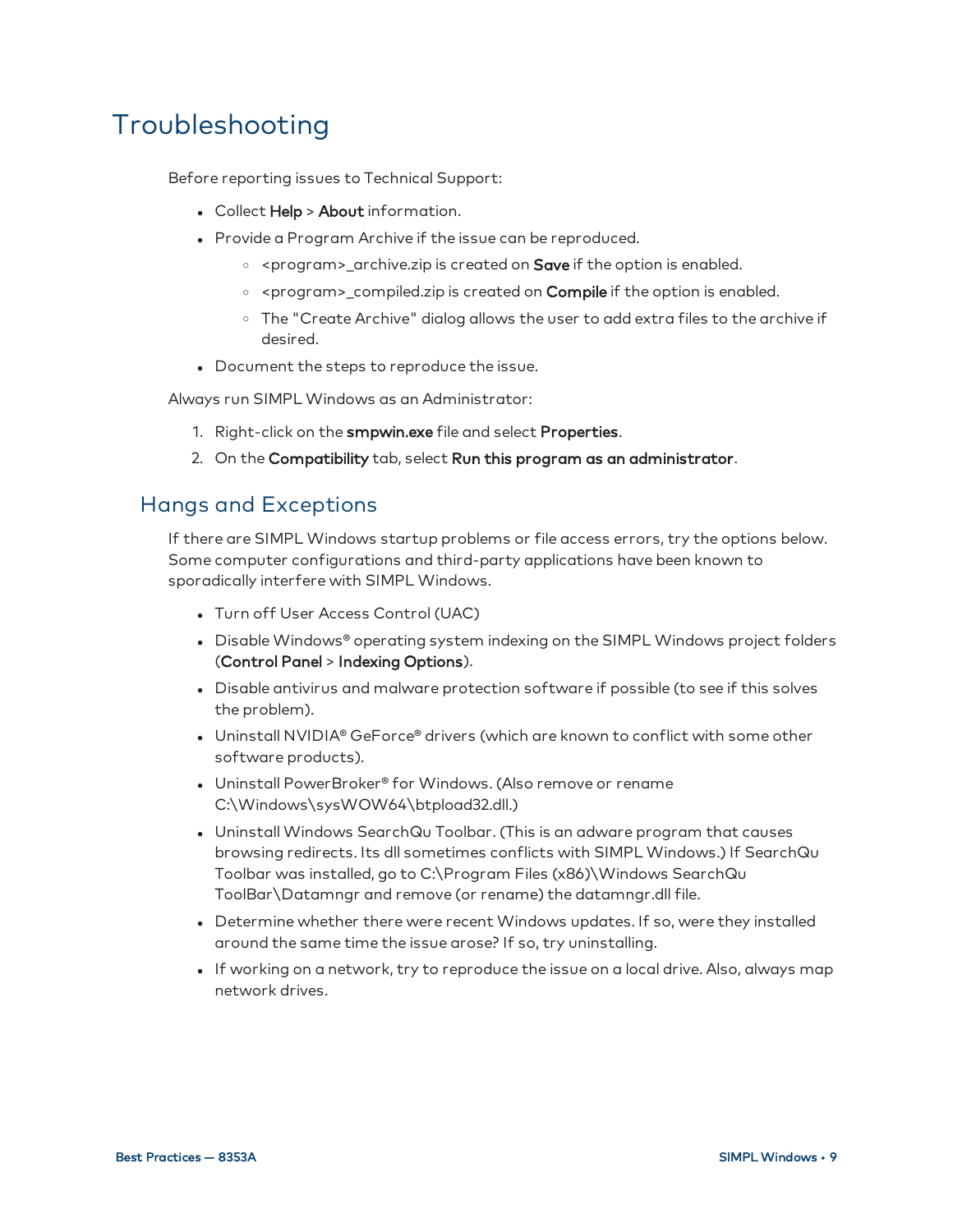## <span id="page-13-0"></span>Data Integrity

Most data integrity errors are due to file corruption. Some text editors can corrupt a file, as can some email programs or source control software, which is why Crestron strongly discourages editing SIMPL Windows files outside of SIMPL Windows.

Sometimes copying or emailing a file can introduce file corruption. Always use SIMPL Windows archives to share and copy programs.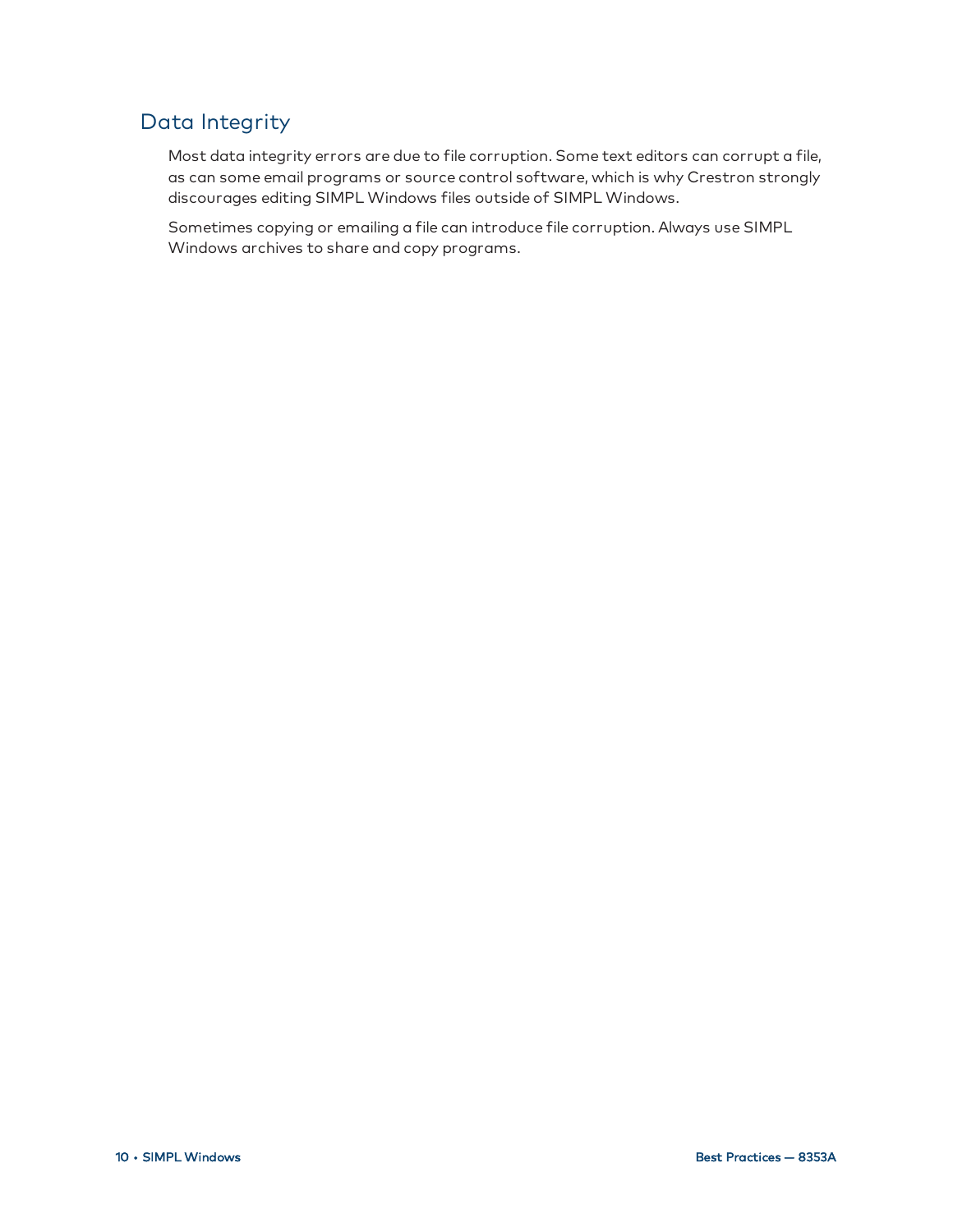## <span id="page-14-0"></span>SIMPL Windows Data

## <span id="page-14-1"></span>Program-Related Data Produced and/or Used by SIMPL

## Program Files

| <b>File Type</b> | <b>Definition</b>                                             | Produced<br>by SIMPL? | <b>Used</b><br>by SIMPL? | Required<br>by SIMPL? | <b>Notes</b>                                                                      |
|------------------|---------------------------------------------------------------|-----------------------|--------------------------|-----------------------|-----------------------------------------------------------------------------------|
| .smw             | SIMPL program<br>source                                       | Y                     | Y                        | Y                     |                                                                                   |
| .m2              | Copy of .smw<br>before the latest<br>save                     | Υ                     | N                        | N                     | May be useful<br>for user error<br>recovery or<br>tech support<br>troubleshooting |
| .asv             | Autosave file                                                 | Y                     | On demand                | N                     |                                                                                   |
| .smw.err         | Copy of .smw if<br>data integrity error<br>is found on launch | Υ                     | N                        | N                     | Used by<br>Crestron's<br>development<br>team for<br>program<br>recovery           |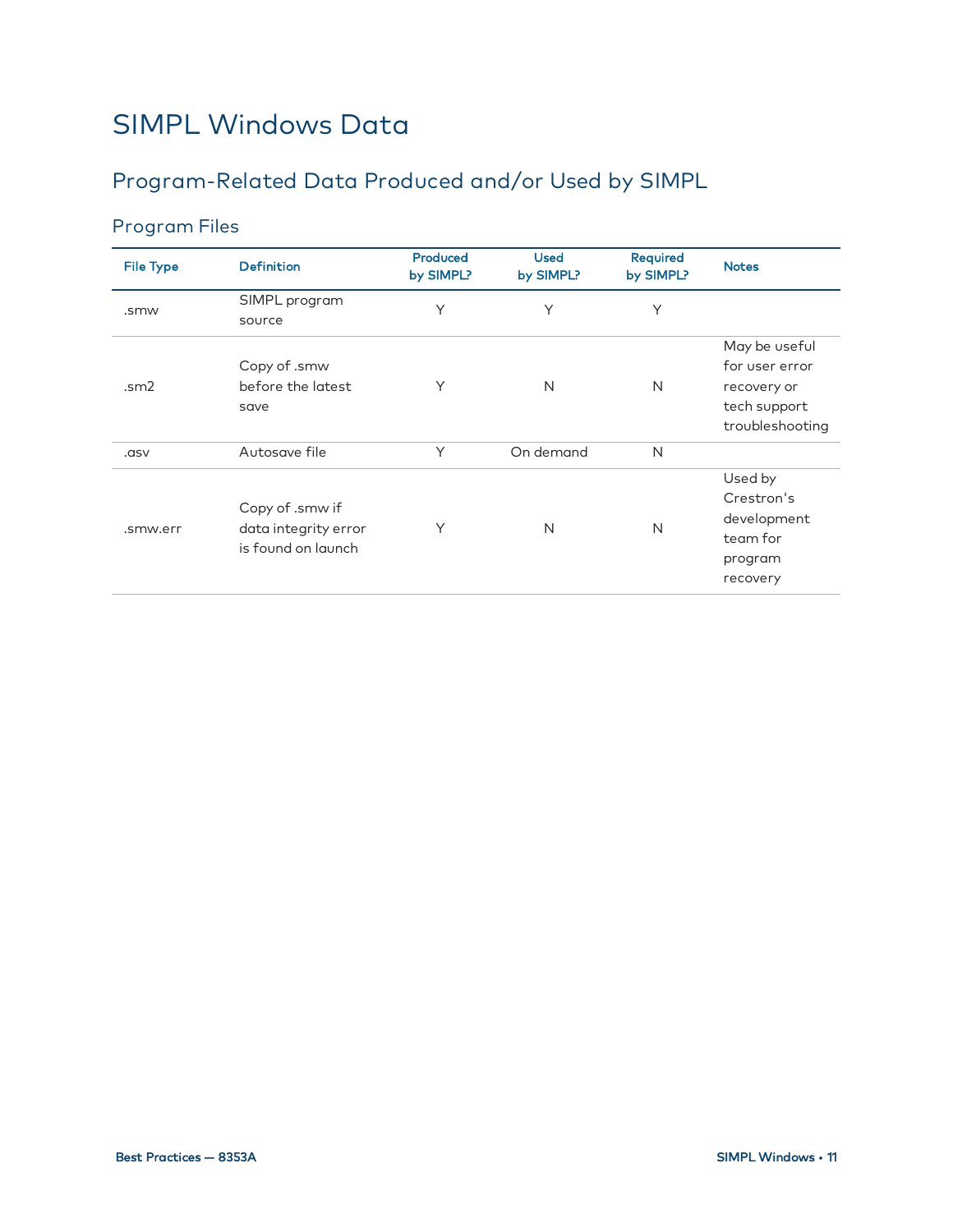#### User Module Files

These are SIMPL, SIMPL+, or SIMPL# modules created by the user. They are read into the SIMPL Symbol Library if files are present in the appropriate user and/or project folders.

- User Module File(s) must be located in the user-defined "User Module" folder (via Options > Preferences > Directories). They will be available to all programs.
- Project Module Files located in the project folder. They will only be available to the program, or other module, in the project folder.

| <b>File Type</b> | <b>Definition</b>                                         | Produced<br>by SIMPL? | <b>Used</b><br>by SIMPL? | Required<br>by SIMPL?         | <b>Notes</b> |
|------------------|-----------------------------------------------------------|-----------------------|--------------------------|-------------------------------|--------------|
| .umc             | SIMPL user<br>module                                      | Υ                     | Y                        | On demand                     |              |
| .um2             | Copy of SIMPL<br>user module<br>before the latest<br>save | Y                     | N                        | N                             |              |
| .usp             | SIMPL+ user<br>module source<br>file                      | Y                     | Y                        | On demand                     |              |
| .ush             | SIMPL+ user<br>module compiled<br>header                  | Y                     | Y                        | On demand                     |              |
| .clz             |                                                           | N                     | Y                        | If<br>referenced<br>by SIMPL+ |              |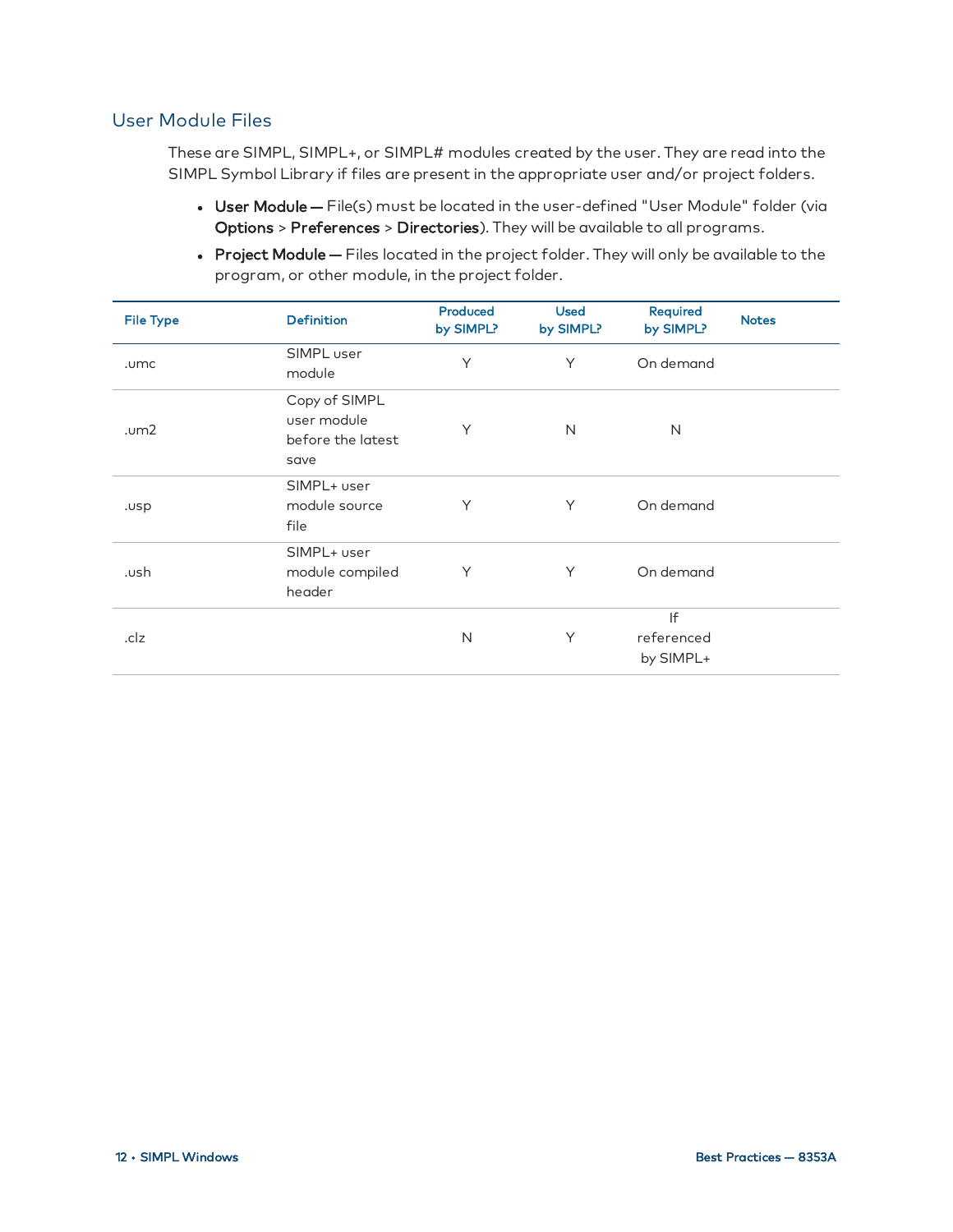## Smart Graphics Data

| File<br><b>Type</b> | <b>Definition</b>                                                                                                    | Produced<br>by SIMPL? | <b>Used</b><br>by SIMPL? | Required<br>by SIMPL? | <b>Notes</b>                                                                                                                                                                                                                                                                                                                                                                                                                                       |
|---------------------|----------------------------------------------------------------------------------------------------------------------|-----------------------|--------------------------|-----------------------|----------------------------------------------------------------------------------------------------------------------------------------------------------------------------------------------------------------------------------------------------------------------------------------------------------------------------------------------------------------------------------------------------------------------------------------------------|
| .sgd                | VT Pro-e Smart<br>Graphics<br>compiler output<br>of Smart<br>Graphics<br>extender<br>definitions                     | $\mathsf{N}$          | Y                        | On import             | Defines the Smart Graphics<br>extender symbols, imported<br>into SIMPL Windows<br>programs and associated<br>with touch screen instances                                                                                                                                                                                                                                                                                                           |
| .sgd_               | Captured copy of<br><b>Smart Graphics</b><br>extender<br>definition upon<br>import or refresh<br>in SIMPL<br>Windows | Y                     | Y                        | Y                     | Required to open the SIMPL<br>Windows program, this is a<br>copy of the .sgd file that<br>was imported into SIMPL<br>Windows. This ensures that<br>no matter what updates the<br>VT Pro-e compiler might<br>make to the original .sgd,<br>SIMPL Windows will always<br>be able to open the SIMPL<br>program without forcing<br>the user to update or<br>refresh their Smart<br>Graphics extenders. Do not<br>edit, move, or delete these<br>files. |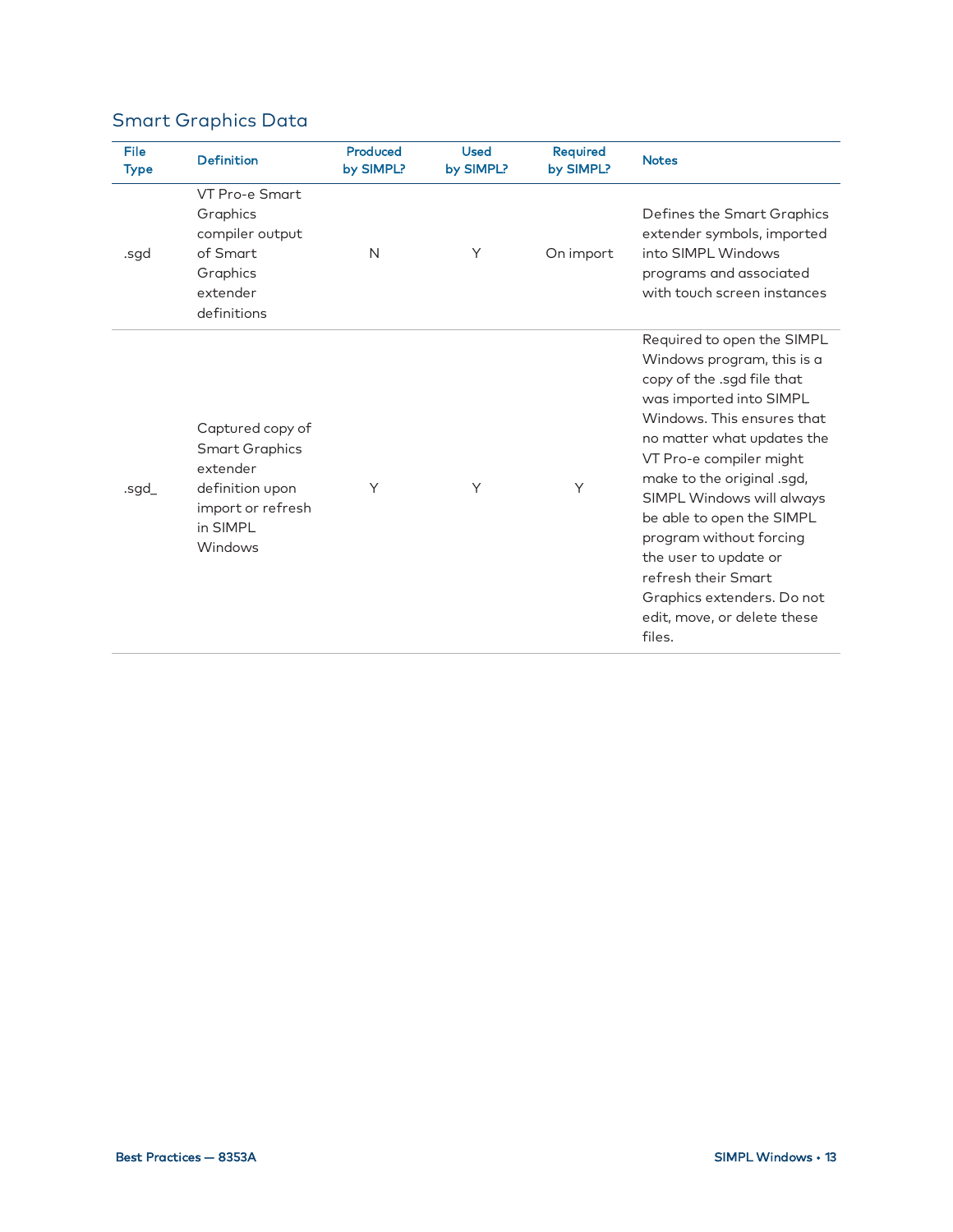| File<br>Type | <b>Definition</b>                                                                                   | Produced<br>by SIMPL? | <b>Used</b><br>by SIMPL? | Required<br>by SIMPL? | <b>Notes</b>                                                                                                                                                                                                                                                                                                                                                                                                                     |
|--------------|-----------------------------------------------------------------------------------------------------|-----------------------|--------------------------|-----------------------|----------------------------------------------------------------------------------------------------------------------------------------------------------------------------------------------------------------------------------------------------------------------------------------------------------------------------------------------------------------------------------------------------------------------------------|
| .dsj         | Symbol export<br>file from<br>Crestron Avia<br>tool                                                 | N                     | Υ                        | On import             | Defines the DSP controls<br>exported into SIMPL<br>Windows as a "DSP<br>Custom Symbol"                                                                                                                                                                                                                                                                                                                                           |
| .dsj         | Captured copy of<br>Crestron Avia<br>symbol export<br>upon import or<br>refresh in SIMPI<br>Windows | Y                     | Υ                        | Υ                     | Required to open the SIMPL<br>Windows program, this is a<br>copy of the .dsj file that was<br>imported into SIMPL<br>Windows. This ensures that<br>no matter what updates the<br>Crestron Avia tool might<br>make to the original .dsj,<br>SIMPL Windows will always<br>be able to open the SIMPL<br>program without forcing<br>the user to update or<br>refresh their DSP data. Do<br>not edit, move, or delete<br>these files. |

### DSP/Crestron Avia Data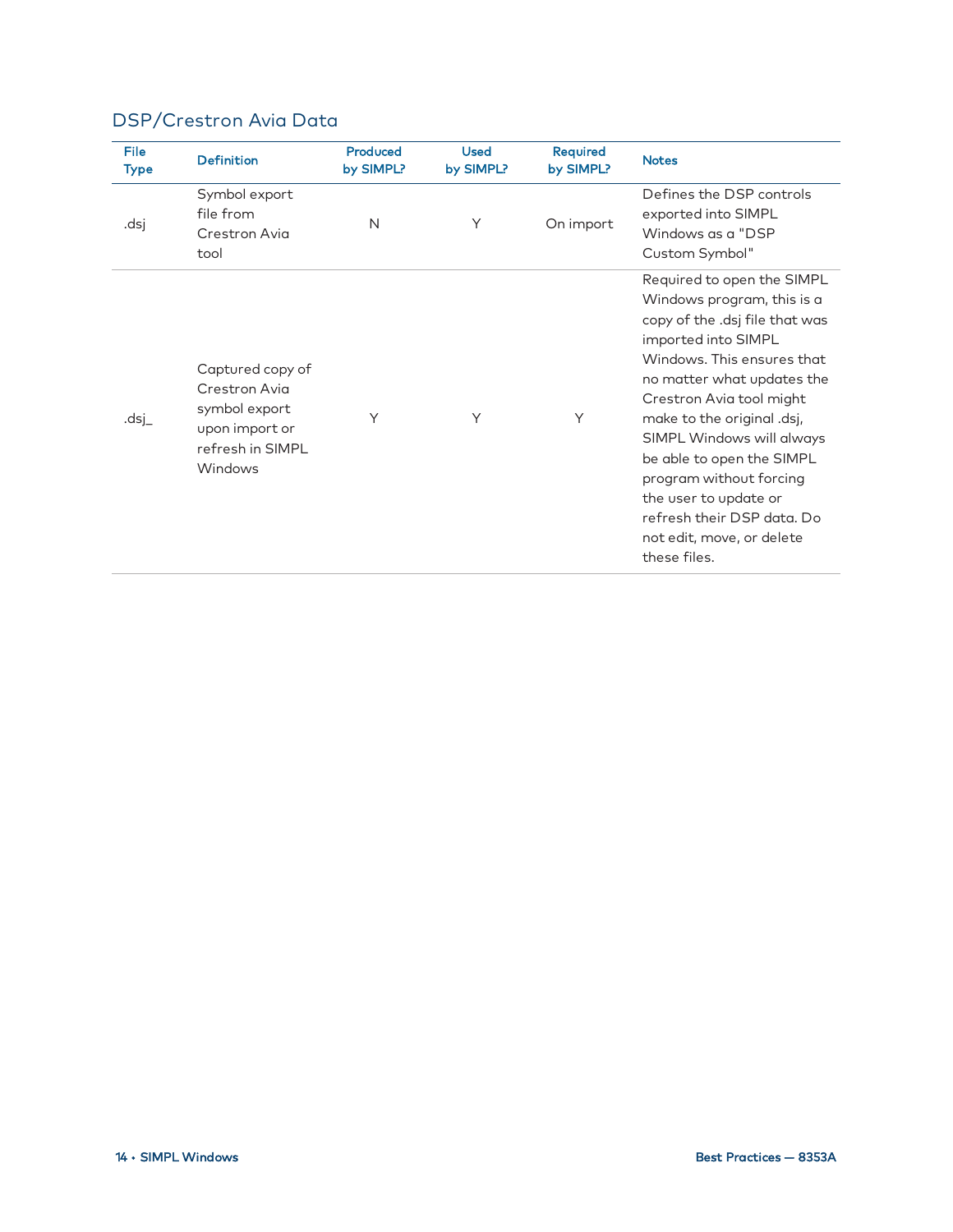#### Archives

At the time of archive creation, SIMPL Windows archives contain, at a minimum, all files required for the program to open.

| <b>File Type</b>                                                | <b>Definition</b>                               | Produced<br>by SIMPL? | <b>Used</b><br>by SIMPL? | Required<br>by SIMPL? | <b>Notes</b>                                                                                                                                                                                                                                          |
|-----------------------------------------------------------------|-------------------------------------------------|-----------------------|--------------------------|-----------------------|-------------------------------------------------------------------------------------------------------------------------------------------------------------------------------------------------------------------------------------------------------|
| <name>.zip</name>                                               | User-initiated<br>SIMPL archive                 | Υ                     | Y                        | N                     | User-initiated via the<br>File menu                                                                                                                                                                                                                   |
| <program<br>name&gt;<br/>archive.zip</program<br>               | Archive created<br>on program or<br>module save | Υ                     | Υ                        | N                     | Must have <b>Archive</b><br>Programs On Save or<br><b>Archive SIMPL Modules</b><br>On Save enabled in<br><b>Options &gt; Preferences</b><br>> General                                                                                                 |
| <program<br><math>name_{-}</math><br/>compiled.zip</program<br> | Archive created<br>on program<br>compile        | Y                     | Y                        | N                     | The most<br>comprehensive archive,<br>it contains the program<br>source and files, as well<br>as compiler outputs.<br>The option to create<br>the archive on compile<br>must be enabled in<br><b>Options &gt; Preferences</b><br>> Compiler Settings. |
| .arcv                                                           | Archive<br>manifest file                        | Υ                     | Υ                        | N                     | Internal file used by<br>SIMPL. Do not touch.                                                                                                                                                                                                         |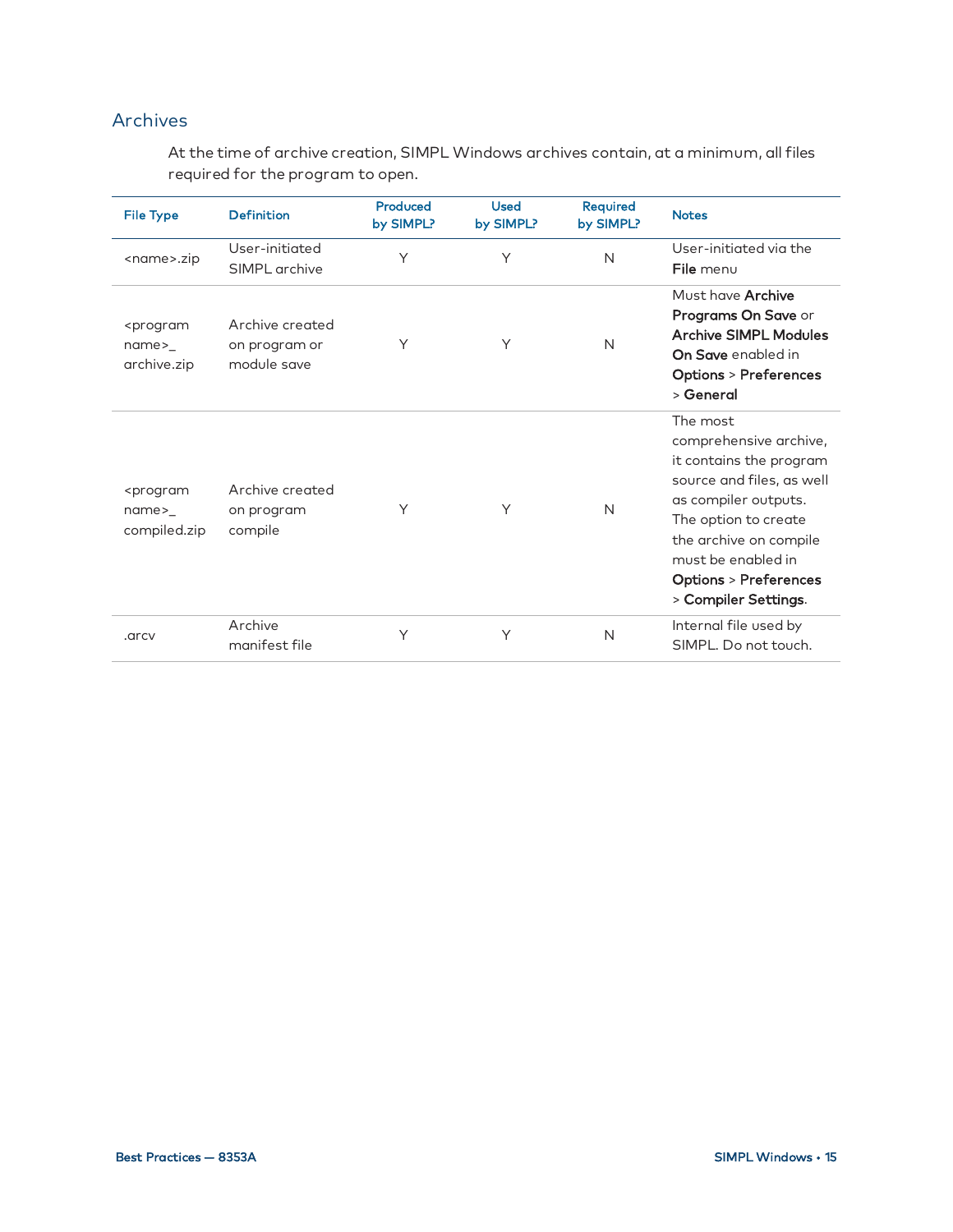#### Module Backups

With SIMPL Windows version 4.10.04, there is new support for managing duplicate modules (modules found in both the user and project folders). The user has the option to create a backup of the module they don't want to load into the Symbol Library. User-requested module backups (via the "Resolve Module File Locations" dialog) are left in the original folder. The user can choose to remove the ".bak" extension to put a module back into play.

| <b>File Type</b>                    | <b>Definition</b>                                                                                                                                                                     | Produced<br>by SIMPL? | <b>Used</b><br>by SIMPL? | Required<br>by SIMPL? | <b>Notes</b> |
|-------------------------------------|---------------------------------------------------------------------------------------------------------------------------------------------------------------------------------------|-----------------------|--------------------------|-----------------------|--------------|
| <module>.<type>.bak</type></module> | User-requested<br>backup copies of<br>modules found in<br>both the user<br>module folder and<br>the current<br>project folder-<br>SIMPL appends<br>".bak" to the<br>selected filename | $\checkmark$          | N                        | N                     |              |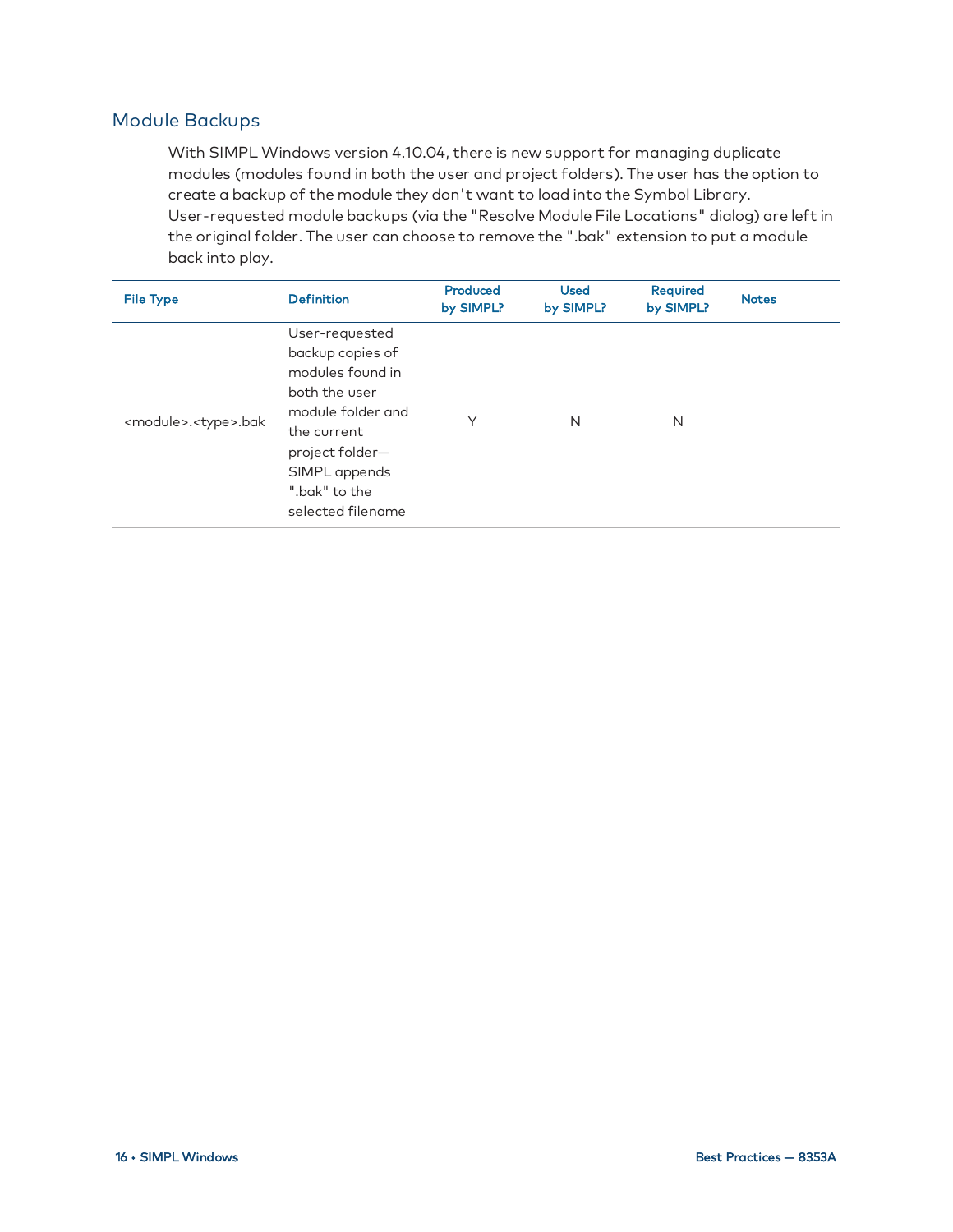## Compiler Outputs

| <b>File Type</b>     | <b>Definition</b>                                                                            | Produced<br>by SIMPL? | <b>Used</b><br>by SIMPL? | Required<br>by SIMPL? | <b>Notes</b>                                            |
|----------------------|----------------------------------------------------------------------------------------------|-----------------------|--------------------------|-----------------------|---------------------------------------------------------|
| .spz                 | 2-Series<br>container that<br>holds all compiled<br>output used by<br>the control<br>system  | Υ                     | $\mathsf{N}$             | $\mathsf{N}$          | .zip file                                               |
| .lpz                 | 3-Series®<br>container that<br>holds all compiled<br>output used by<br>the control<br>system | Υ                     | $\mathsf{N}$             | $\mathsf{N}$          | .zip file                                               |
| .bin                 | Binary output                                                                                | Υ                     | N                        | $\mathsf{N}$          |                                                         |
| .dip                 | IP table                                                                                     | Y                     | $\mathsf{N}$             | $\mathsf N$           |                                                         |
| .bt                  | Boot file                                                                                    | Y                     | $\mathsf N$              | $\mathsf{N}$          |                                                         |
| .sig                 | Signal file                                                                                  | Υ                     | N                        | $\mathsf N$           |                                                         |
| .rte                 | Route file                                                                                   | Υ                     | $\mathsf N$              | $\mathsf{N}$          |                                                         |
| .cpz                 | SIMPL# Pro                                                                                   | Υ                     | $\mathsf N$              | $\mathsf{N}$          |                                                         |
| .ird                 | IR resource file                                                                             | Υ                     | $\mathsf{N}$             | $\mathsf{N}$          |                                                         |
| .fp2                 | Symbol mapping                                                                               | Υ                     | $\mathsf N$              | $\mathsf{N}$          |                                                         |
| .rvi                 | RoomView®<br>information                                                                     | Υ                     | N                        | $\mathsf{N}$          |                                                         |
| ._bacnetconfig.xml   | BACnet <sup>®</sup> config                                                                   | Y                     | $\mathsf N$              | $\mathsf N$           |                                                         |
| .dsc                 | Discovery file                                                                               | Y                     | N                        | $\mathsf{N}$          |                                                         |
| .mft                 | Manifest file                                                                                | Υ                     | N                        | $\mathsf{N}$          |                                                         |
| ._crosspointlist.txt | Crosspoint list                                                                              | Υ                     | $\mathsf N$              | $\mathsf N$           |                                                         |
| .spp                 | SIMPL+<br>parameters                                                                         | Υ                     | N                        | $\mathsf{N}$          |                                                         |
| .cloud               | Cloud file                                                                                   | Y                     | $\hbox{N}$               | $\mathsf N$           |                                                         |
| .hash                | Auto update hash                                                                             | Υ                     | $\mathsf{N}\xspace$      | $\mathsf{N}\xspace$   |                                                         |
| .smft                | Auto update<br>manifest                                                                      | Y                     | $\mathsf{N}\xspace$      | $\hbox{N}$            |                                                         |
| SPIsWork             | Working folder<br>used during<br>SIMPL+ compiles                                             | Υ                     | ${\sf N}$                | $\mathsf N$           | Contains<br>intermediate<br>SIMPL+<br>compiler<br>files |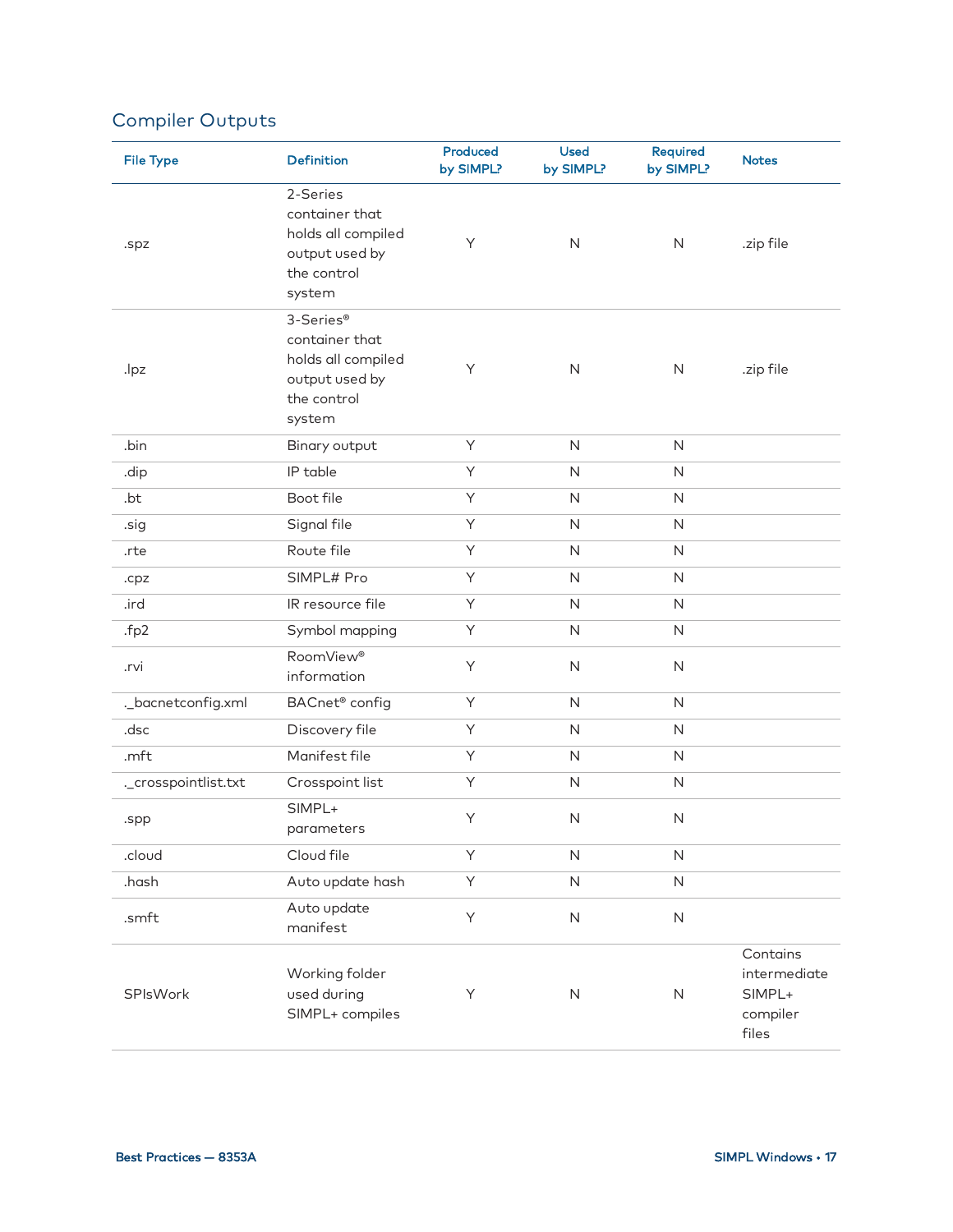## Configuration Data

| <b>File Type</b> | <b>Definition</b>                                                              | Produced<br>by SIMPL? | <b>Used</b><br>by SIMPL? | Required<br>by SIMPL? | <b>Notes</b> |
|------------------|--------------------------------------------------------------------------------|-----------------------|--------------------------|-----------------------|--------------|
| smpwin.ini       | Application file<br>that contains<br><b>SIMPL</b><br>configuration<br>settings | ∨                     | ∨                        |                       | Do not edit  |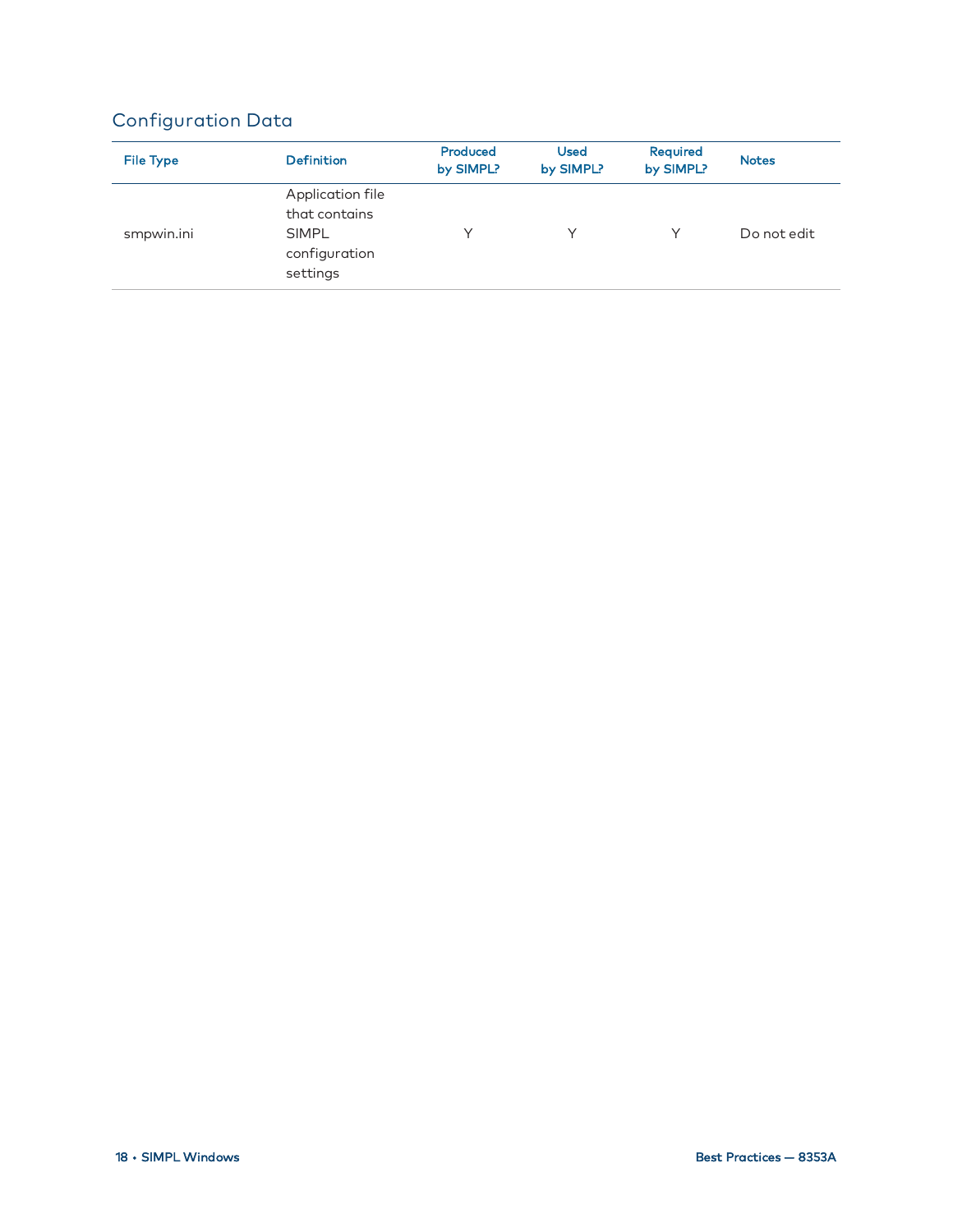## <span id="page-22-0"></span>Database Data Used by SIMPL

#### Device Database

| <b>File Type</b> | <b>Definition</b>                                                | Produced<br>by SIMPL? | <b>Used</b><br>by SIMPL? | <b>Required</b><br>by SIMPL? | <b>Notes</b>                                  |
|------------------|------------------------------------------------------------------|-----------------------|--------------------------|------------------------------|-----------------------------------------------|
| iodev.tio        | Crestron device<br>model definitions                             | N                     | Y                        | Υ                            |                                               |
| symlib.tio       | Crestron device<br>symbol and<br>intrinsic symbol<br>definitions | N                     | Y                        | Y                            |                                               |
| *.cfg            | Compiler<br>configuration<br>files                               | N                     | Y                        | Υ                            |                                               |
| include4.dat     | Container<br>holding files<br>required by<br>compiler            | N                     | Y                        | Y                            | Also contains<br>SIMPL# Pro<br>device drivers |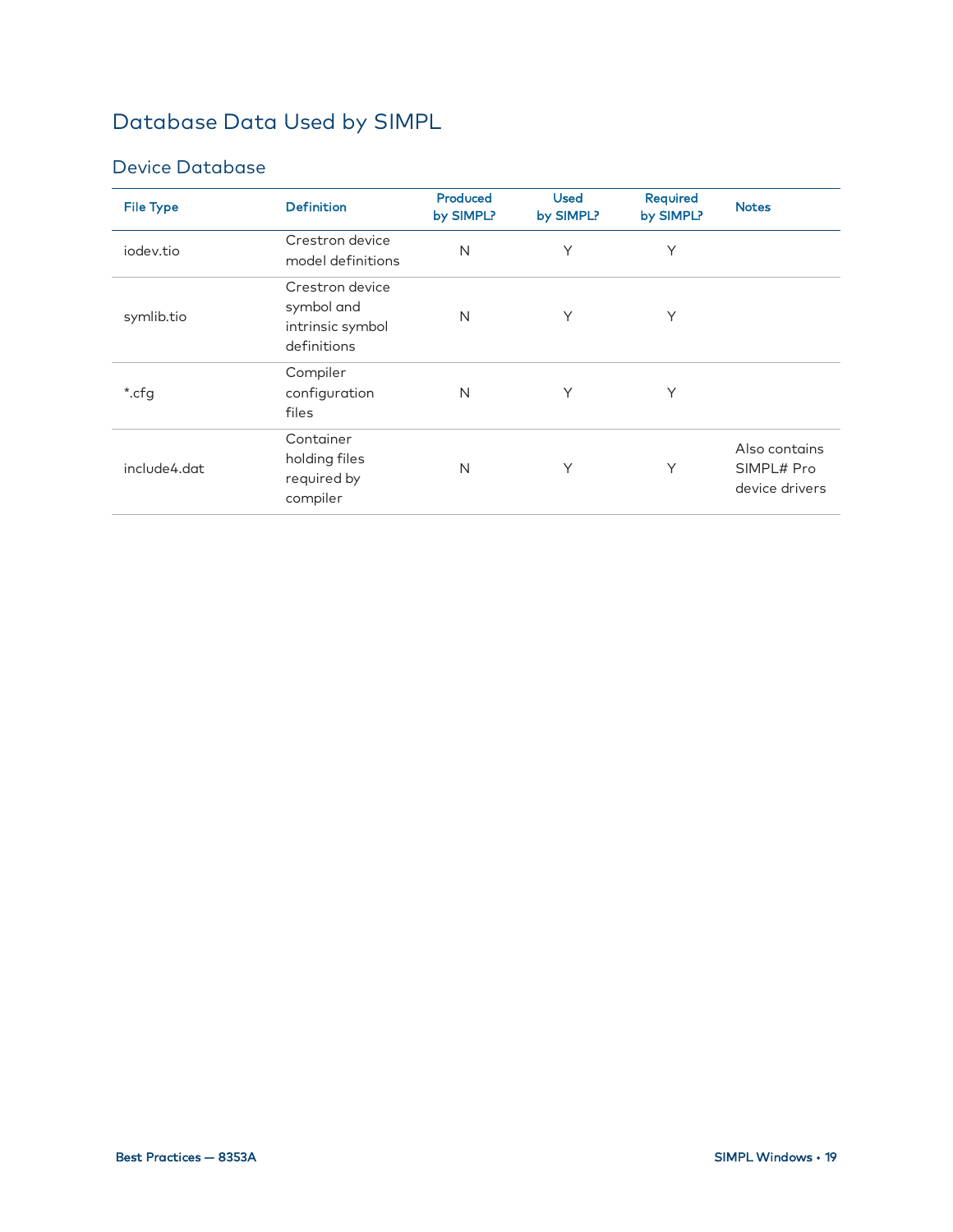#### Crestron Database

| <b>File Type</b> | <b>Definition</b>                                                                                                            | Produced<br>by SIMPL? | <b>Used</b><br>by SIMPL? | Required<br>by SIMPL? | <b>Notes</b>                                                                                              |
|------------------|------------------------------------------------------------------------------------------------------------------------------|-----------------------|--------------------------|-----------------------|-----------------------------------------------------------------------------------------------------------|
| .cmc             | <b>Crestron SIMPL</b><br>modules                                                                                             | Y                     | Y                        | Y                     | Never touch these<br>files. The user can<br>import a Crestron<br>Module into a User<br>Module if desired. |
| crsmacro.tio     | File containing<br>just the symbol<br>definitions of all<br><b>Crestron SIMPL</b><br>modules                                 | Y                     | Υ                        | Υ                     | Used for faster<br>startup time. Do<br>not edit.                                                          |
| crssplus.dat     | Container holding<br>all Crestron<br>SIMPL+ modules<br>and Crestron<br>SIMPL#<br>assemblies                                  | $\mathsf{N}$          | Y                        | Υ                     | Never touch these<br>files. The user can<br>import a Crestron<br>Module into a User<br>Module if desired. |
| cnctrldb2.mdb    | Database<br>containing all<br>Crestron<br>third-party<br>devices and logic<br>module<br>associations for<br>Crestron devices | $\mathsf{N}$          | Y                        | Y                     |                                                                                                           |
| creslrdb.zip     | Container holding<br>all Crestron IR<br>driver files                                                                         | $\mathsf{N}$          | Y                        | Υ                     |                                                                                                           |
| .pdf             | Help files for<br><b>Crestron Modules</b>                                                                                    | N                     | Y                        | Υ                     |                                                                                                           |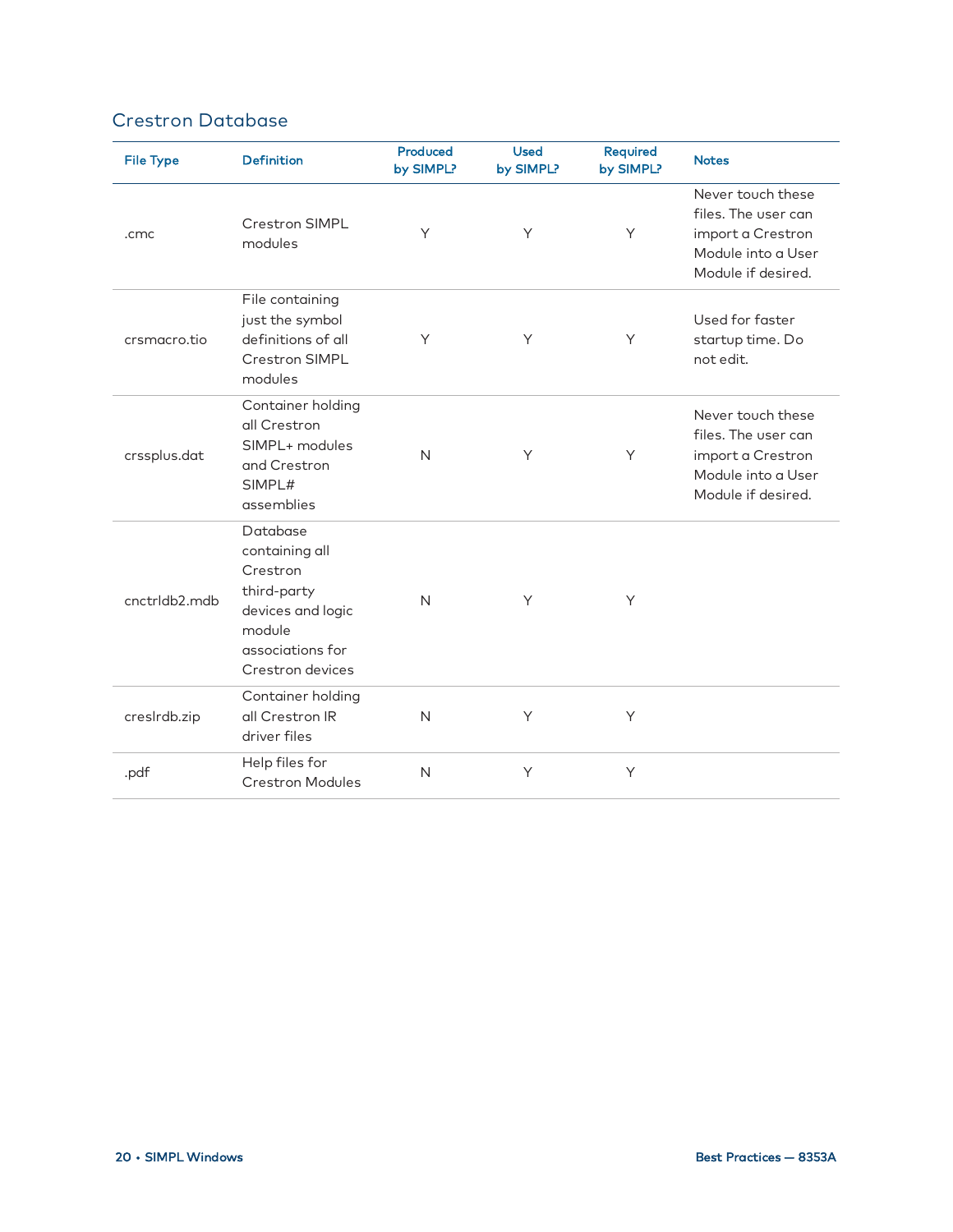#### SIMPL#

| <b>File Type</b> | <b>Definition</b>     | Produced<br>by SIMPL? | <b>Used</b><br>by SIMPL? | Required<br>by SIMPL? | <b>Notes</b> |
|------------------|-----------------------|-----------------------|--------------------------|-----------------------|--------------|
| .cpz             | SIMPL# Pro            | N                     | N                        | N                     |              |
|                  | program               |                       |                          |                       |              |
| .clz             | SIMPL# library        | N                     | N                        | N                     |              |
| .cplz            | SIMPL# Pro<br>library | N                     | N                        | N                     |              |